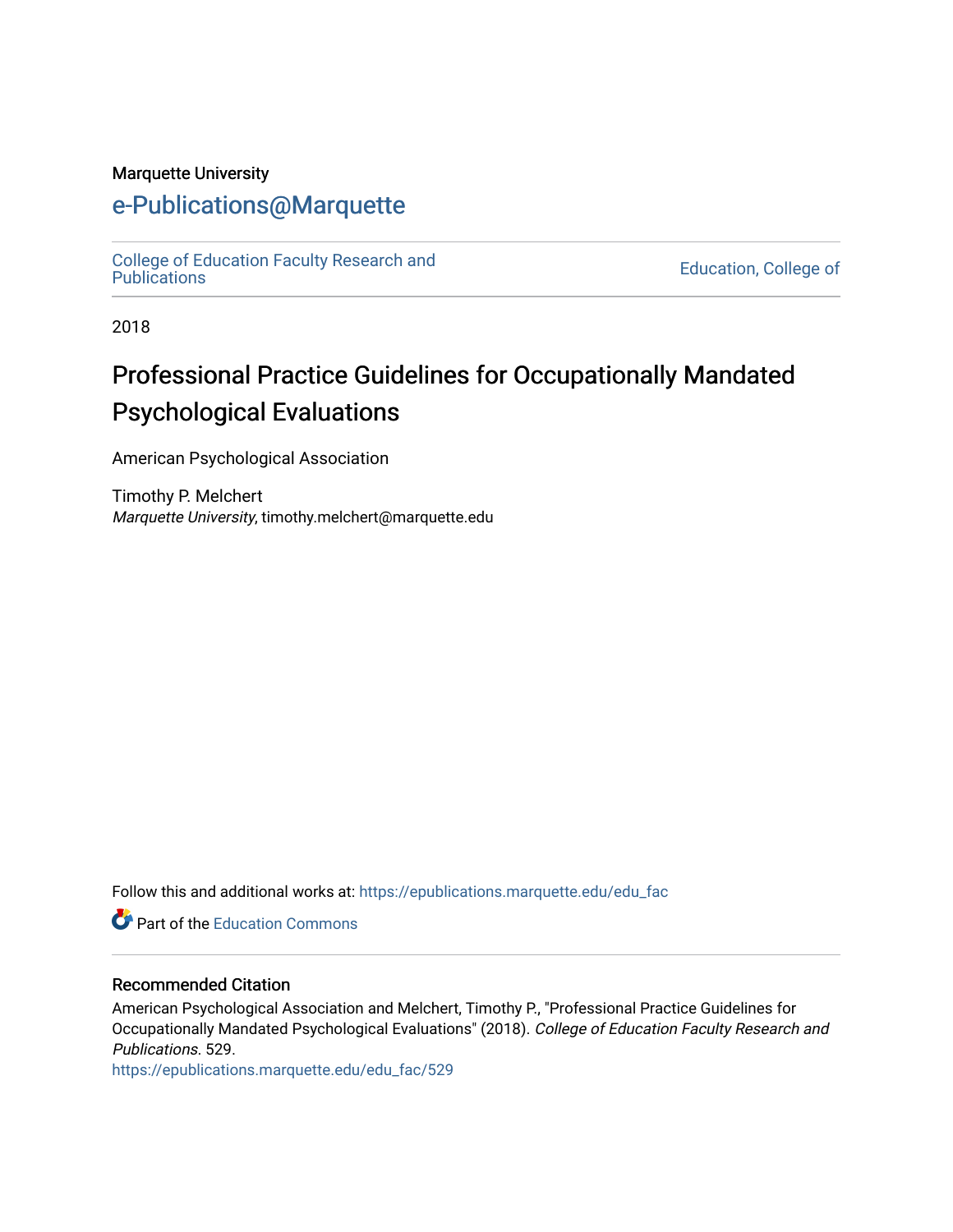# **Marquette University**

# **e-Publications@Marquette**

# *Education Faculty Research and Publications/College of Arts and Sciences*

*This paper is NOT THE PUBLISHED VERSION;* **but the author's final, peer-reviewed manuscript.** The published version may be accessed by following the link in th citation below.

*American Psychologist*, Vol. 73, No. 2 (2018): 186-197. [DOI.](http://dx.doi.org/10.1037/amp0000170) This article is © American Psychological Association and permission has been granted for this version to appear in [e-Publications@Marquette.](http://epublications.marquette.edu/) American Psychological Association does not grant permission for this article to be further copied/distributed or hosted elsewhere without the express permission from American Psychological Association.

# Professional Practice Guidelines for Occupationally Mandated Psychological Evaluations

American Psychological Association, Committee on Professional Practice and Standards (COPPS).

# Abstract

Psychological evaluations are relied on by employers, professional licensing boards, and civil service commissions to make hiring and employment decisions affecting individuals, orga- nizations, and the public. To promote best practices, these professional practice guidelines were developed for use by psychologists who perform clinical evaluations of individuals for occupational purposes, regardless of whether the evaluation is intended to obtain employ- ment, to achieve licensure/certification, or to maintain either. These guidelines were created by the Committee on Professional Practice and Standards (COPPS) to educate and inform the practice of psychologists who conduct occupationally mandated psychological evaluations (OMPEs), as well as to stimulate debate and research in this important area.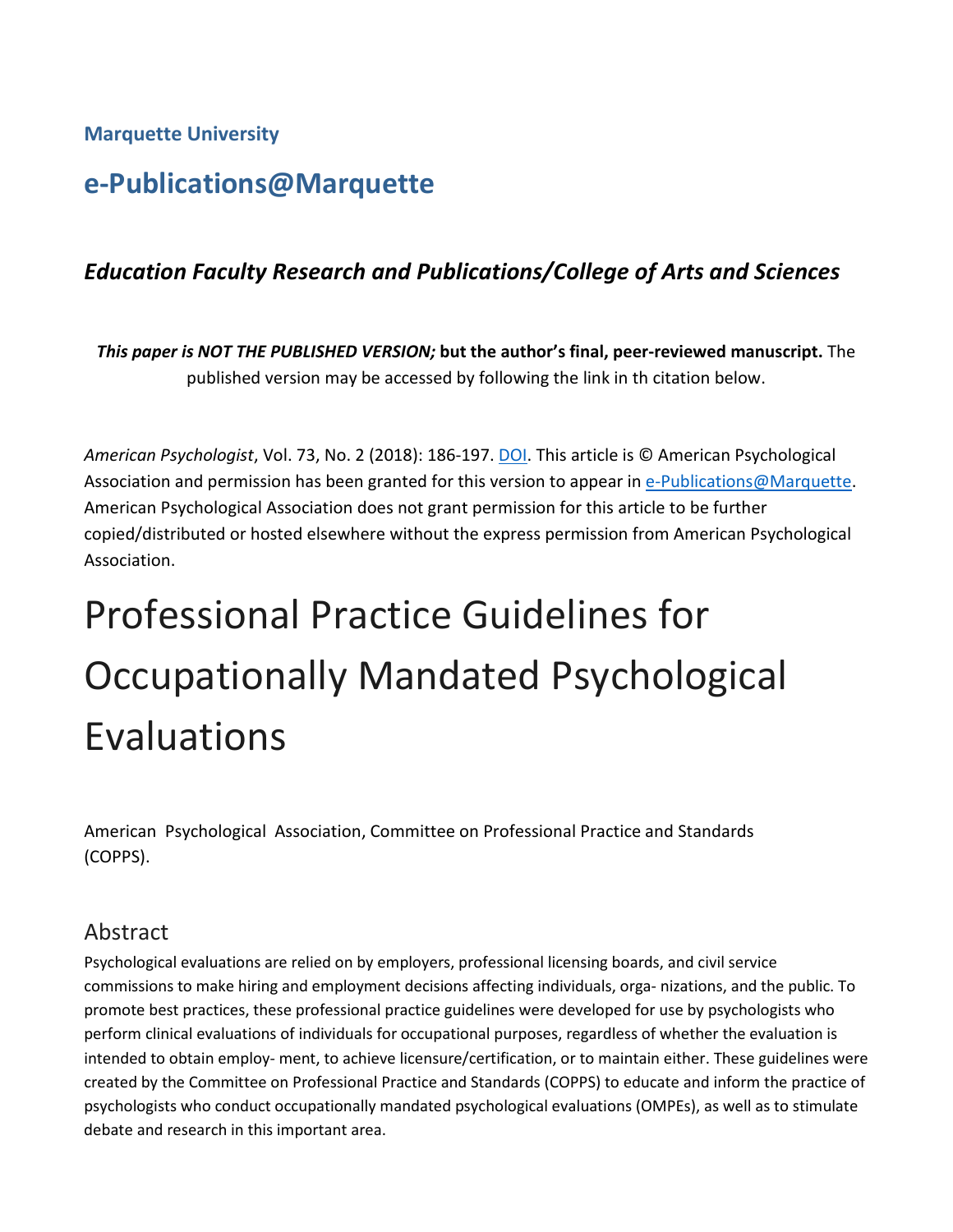# [Introduction](https://0-web-b-ebscohost-com.libus.csd.mu.edu/ehost/detail/detail?vid=2&sid=9a539f1c-8a6e-4f9c-a424-cd5738006448%40pdc-v-sessmgr01&bdata=JnNpdGU9ZWhvc3QtbGl2ZQ%3d%3d#toc)

Psychological evaluations are often relied on by employers, professional licensing boards, and civil service commissions to make hiring and employment decisions affecting large numbers of applicants, workers, organizations, and the public at large [\(Anfang](https://0-web-b-ebscohost-com.libus.csd.mu.edu/ehost/detail/detail?vid=2&sid=9a539f1c-8a6e-4f9c-a424-cd5738006448%40pdc-v-sessmgr01&bdata=JnNpdGU9ZWhvc3QtbGl2ZQ%3d%3d#c12) & Wall, 2006; Corey & [Borum,](https://0-web-b-ebscohost-com.libus.csd.mu.edu/ehost/detail/detail?vid=2&sid=9a539f1c-8a6e-4f9c-a424-cd5738006448%40pdc-v-sessmgr01&bdata=JnNpdGU9ZWhvc3QtbGl2ZQ%3d%3d#c31) 2013; [Meyer](https://0-web-b-ebscohost-com.libus.csd.mu.edu/ehost/detail/detail?vid=2&sid=9a539f1c-8a6e-4f9c-a424-cd5738006448%40pdc-v-sessmgr01&bdata=JnNpdGU9ZWhvc3QtbGl2ZQ%3d%3d#c68) & Price, 2012; [Piechowski](https://0-web-b-ebscohost-com.libus.csd.mu.edu/ehost/detail/detail?vid=2&sid=9a539f1c-8a6e-4f9c-a424-cd5738006448%40pdc-v-sessmgr01&bdata=JnNpdGU9ZWhvc3QtbGl2ZQ%3d%3d#c77) & Drukteinis, 2011). In an effort to promote best practices, these professional practice guidelines were developed for use by psychologists who perform clinical evaluations of individuals for occupational purposes, regardless of whether the evaluation is intended to obtain employment, to achieve licensure/certification, or to maintain either.

An employer's ability to mandate psychological and other health-related evaluations of applicants and incumbents is both legally constrained (Americans With Disability Act [ADA] [Amendments](https://0-web-b-ebscohost-com.libus.csd.mu.edu/ehost/detail/detail?vid=2&sid=9a539f1c-8a6e-4f9c-a424-cd5738006448%40pdc-v-sessmgr01&bdata=JnNpdGU9ZWhvc3QtbGl2ZQ%3d%3d#c9) Act of 2008, 2009; ADA, [1991;](https://0-web-b-ebscohost-com.libus.csd.mu.edu/ehost/detail/detail?vid=2&sid=9a539f1c-8a6e-4f9c-a424-cd5738006448%40pdc-v-sessmgr01&bdata=JnNpdGU9ZWhvc3QtbGl2ZQ%3d%3d#c10) *[Brownfield](https://0-web-b-ebscohost-com.libus.csd.mu.edu/ehost/detail/detail?vid=2&sid=9a539f1c-8a6e-4f9c-a424-cd5738006448%40pdc-v-sessmgr01&bdata=JnNpdGU9ZWhvc3QtbGl2ZQ%3d%3d#c17) v. City of [Yakima,](https://0-web-b-ebscohost-com.libus.csd.mu.edu/ehost/detail/detail?vid=2&sid=9a539f1c-8a6e-4f9c-a424-cd5738006448%40pdc-v-sessmgr01&bdata=JnNpdGU9ZWhvc3QtbGl2ZQ%3d%3d#c17)* 2010; *Conroy v. New York State Department of [Correctional](https://0-web-b-ebscohost-com.libus.csd.mu.edu/ehost/detail/detail?vid=2&sid=9a539f1c-8a6e-4f9c-a424-cd5738006448%40pdc-v-sessmgr01&bdata=JnNpdGU9ZWhvc3QtbGl2ZQ%3d%3d#c29) Services,* 2003) and protected (*[Brownfield](https://0-web-b-ebscohost-com.libus.csd.mu.edu/ehost/detail/detail?vid=2&sid=9a539f1c-8a6e-4f9c-a424-cd5738006448%40pdc-v-sessmgr01&bdata=JnNpdGU9ZWhvc3QtbGl2ZQ%3d%3d#c17) v. City of [Yakima,](https://0-web-b-ebscohost-com.libus.csd.mu.edu/ehost/detail/detail?vid=2&sid=9a539f1c-8a6e-4f9c-a424-cd5738006448%40pdc-v-sessmgr01&bdata=JnNpdGU9ZWhvc3QtbGl2ZQ%3d%3d#c17)* 2010; *Conte v. [Horcher,](https://0-web-b-ebscohost-com.libus.csd.mu.edu/ehost/detail/detail?vid=2&sid=9a539f1c-8a6e-4f9c-a424-cd5738006448%40pdc-v-sessmgr01&bdata=JnNpdGU9ZWhvc3QtbGl2ZQ%3d%3d#c101)* 1977; *Sullivan v. River Valley School [District,](https://0-web-b-ebscohost-com.libus.csd.mu.edu/ehost/detail/detail?vid=2&sid=9a539f1c-8a6e-4f9c-a424-cd5738006448%40pdc-v-sessmgr01&bdata=JnNpdGU9ZWhvc3QtbGl2ZQ%3d%3d#c88)* 1999). Various legal concerns provide impetus for employers to require psychological evaluations of applicants and incumbents in many circumstances, particularly those pertaining to workplace safety and violence [\(Occupational](https://0-web-b-ebscohost-com.libus.csd.mu.edu/ehost/detail/detail?vid=2&sid=9a539f1c-8a6e-4f9c-a424-cd5738006448%40pdc-v-sessmgr01&bdata=JnNpdGU9ZWhvc3QtbGl2ZQ%3d%3d#c73) Safety and Health Act [OSHA], 1970), employer liability for the actions of impaired or violent employees (*[Bonsignore](https://0-web-b-ebscohost-com.libus.csd.mu.edu/ehost/detail/detail?vid=2&sid=9a539f1c-8a6e-4f9c-a424-cd5738006448%40pdc-v-sessmgr01&bdata=JnNpdGU9ZWhvc3QtbGl2ZQ%3d%3d#c15) v. City of New York,* 1981; *Monell v. [Department](https://0-web-b-ebscohost-com.libus.csd.mu.edu/ehost/detail/detail?vid=2&sid=9a539f1c-8a6e-4f9c-a424-cd5738006448%40pdc-v-sessmgr01&bdata=JnNpdGU9ZWhvc3QtbGl2ZQ%3d%3d#c69) of Social [Services,](https://0-web-b-ebscohost-com.libus.csd.mu.edu/ehost/detail/detail?vid=2&sid=9a539f1c-8a6e-4f9c-a424-cd5738006448%40pdc-v-sessmgr01&bdata=JnNpdGU9ZWhvc3QtbGl2ZQ%3d%3d#c69)* 1978), and obligations related to reasonable accommodations for disabled employees (*[Barnett](https://0-web-b-ebscohost-com.libus.csd.mu.edu/ehost/detail/detail?vid=2&sid=9a539f1c-8a6e-4f9c-a424-cd5738006448%40pdc-v-sessmgr01&bdata=JnNpdGU9ZWhvc3QtbGl2ZQ%3d%3d#c14) v. U. S. Air, Inc.,* [2000\)](https://0-web-b-ebscohost-com.libus.csd.mu.edu/ehost/detail/detail?vid=2&sid=9a539f1c-8a6e-4f9c-a424-cd5738006448%40pdc-v-sessmgr01&bdata=JnNpdGU9ZWhvc3QtbGl2ZQ%3d%3d#c14).

Preemployment psychological evaluations are most commonly mandated for applicants to public safety positions. The Bureau of Justice [Statistics](https://0-web-b-ebscohost-com.libus.csd.mu.edu/ehost/detail/detail?vid=2&sid=9a539f1c-8a6e-4f9c-a424-cd5738006448%40pdc-v-sessmgr01&bdata=JnNpdGU9ZWhvc3QtbGl2ZQ%3d%3d#c21) (2010) estimates that 72% to 98% of police agencies require these evaluations of police officer candidates, and many states have statutory and regulatory requirements for psychological evaluations of police and other public safety applicants (Corey & [Borum,](https://0-web-b-ebscohost-com.libus.csd.mu.edu/ehost/detail/detail?vid=2&sid=9a539f1c-8a6e-4f9c-a424-cd5738006448%40pdc-v-sessmgr01&bdata=JnNpdGU9ZWhvc3QtbGl2ZQ%3d%3d#c31) 2013).

Posthire mental health and neuropsychological evaluations are also required routinely of physicians and other health care workers who exhibit behavior suggestive of impaired mental health or cognitive functioning [\(Anfang](https://0-web-b-ebscohost-com.libus.csd.mu.edu/ehost/detail/detail?vid=2&sid=9a539f1c-8a6e-4f9c-a424-cd5738006448%40pdc-v-sessmgr01&bdata=JnNpdGU9ZWhvc3QtbGl2ZQ%3d%3d#c12) & Wall, [2006;](https://0-web-b-ebscohost-com.libus.csd.mu.edu/ehost/detail/detail?vid=2&sid=9a539f1c-8a6e-4f9c-a424-cd5738006448%40pdc-v-sessmgr01&bdata=JnNpdGU9ZWhvc3QtbGl2ZQ%3d%3d#c12) [Finlayson,](https://0-web-b-ebscohost-com.libus.csd.mu.edu/ehost/detail/detail?vid=2&sid=9a539f1c-8a6e-4f9c-a424-cd5738006448%40pdc-v-sessmgr01&bdata=JnNpdGU9ZWhvc3QtbGl2ZQ%3d%3d#c46) Dietrich, Neufeld, Roback, & Martin, 2013). These evaluations potentially affect an estimated 7% to 10% of physicians (i.e., those practicing medicine while impaired; cf. Korinek, [Thompson,](https://0-web-b-ebscohost-com.libus.csd.mu.edu/ehost/detail/detail?vid=2&sid=9a539f1c-8a6e-4f9c-a424-cd5738006448%40pdc-v-sessmgr01&bdata=JnNpdGU9ZWhvc3QtbGl2ZQ%3d%3d#c62) McRae, & Korinek, 2009). Police officers and other public safety employees that exhibit posthire problems are often required to submit to mandatory psychological evaluations of their fitness for duty [\(Fischler](https://0-web-b-ebscohost-com.libus.csd.mu.edu/ehost/detail/detail?vid=2&sid=9a539f1c-8a6e-4f9c-a424-cd5738006448%40pdc-v-sessmgr01&bdata=JnNpdGU9ZWhvc3QtbGl2ZQ%3d%3d#c47) et al., 2011; [Piechowski](https://0-web-b-ebscohost-com.libus.csd.mu.edu/ehost/detail/detail?vid=2&sid=9a539f1c-8a6e-4f9c-a424-cd5738006448%40pdc-v-sessmgr01&bdata=JnNpdGU9ZWhvc3QtbGl2ZQ%3d%3d#c77) & Drukteinis, 2011), as are military (Budd & [Harvey,](https://0-web-b-ebscohost-com.libus.csd.mu.edu/ehost/detail/detail?vid=2&sid=9a539f1c-8a6e-4f9c-a424-cd5738006448%40pdc-v-sessmgr01&bdata=JnNpdGU9ZWhvc3QtbGl2ZQ%3d%3d#c20) [2006\)](https://0-web-b-ebscohost-com.libus.csd.mu.edu/ehost/detail/detail?vid=2&sid=9a539f1c-8a6e-4f9c-a424-cd5738006448%40pdc-v-sessmgr01&bdata=JnNpdGU9ZWhvc3QtbGl2ZQ%3d%3d#c20) and aviation [\(Kennedy](https://0-web-b-ebscohost-com.libus.csd.mu.edu/ehost/detail/detail?vid=2&sid=9a539f1c-8a6e-4f9c-a424-cd5738006448%40pdc-v-sessmgr01&bdata=JnNpdGU9ZWhvc3QtbGl2ZQ%3d%3d#c61) & Kay, 2013) personnel.

More generally, employers are mandated by federal legislation to provide employees with a workplace free from recognized hazards likely to cause death or serious physical harm [\(OSHA,](https://0-web-b-ebscohost-com.libus.csd.mu.edu/ehost/detail/detail?vid=2&sid=9a539f1c-8a6e-4f9c-a424-cd5738006448%40pdc-v-sessmgr01&bdata=JnNpdGU9ZWhvc3QtbGl2ZQ%3d%3d#c73) 1970). In addition to federal legislation, several states have established their own legislation concerning the management of workplace violence risk [\(Goldstein,](https://0-web-b-ebscohost-com.libus.csd.mu.edu/ehost/detail/detail?vid=2&sid=9a539f1c-8a6e-4f9c-a424-cd5738006448%40pdc-v-sessmgr01&bdata=JnNpdGU9ZWhvc3QtbGl2ZQ%3d%3d#c52) [2007;](https://0-web-b-ebscohost-com.libus.csd.mu.edu/ehost/detail/detail?vid=2&sid=9a539f1c-8a6e-4f9c-a424-cd5738006448%40pdc-v-sessmgr01&bdata=JnNpdGU9ZWhvc3QtbGl2ZQ%3d%3d#c52) Meloy & [Hoffman,](https://0-web-b-ebscohost-com.libus.csd.mu.edu/ehost/detail/detail?vid=2&sid=9a539f1c-8a6e-4f9c-a424-cd5738006448%40pdc-v-sessmgr01&bdata=JnNpdGU9ZWhvc3QtbGl2ZQ%3d%3d#c66) 2014). At both the federal and state level, employers are tasked with maintaining a workplace environment that is safe for their employees. Consequently, employers are expected to address potential threats in the workplace. Although a variety of measures are available to an employer, one option is to refer the potentially dangerous employee for an assessment of his or her risk for violence so that appropriate measures may be enacted to eliminate or reduced the threat (42 U.S.C. §12113[b]; 29 C.F.R. §1630.2).

Occupationally mandated psychological evaluations (OMPEs) pose potentially significant legal, financial, and safety consequences for examinees, employers, coworkers, the public, and the psychologists who conduct them. In the interest of reducing these risks and for the benefit of the multiple stakeholders, the American Psychological Association (APA) Committee on Professional Practice and Standards (COPPS) developed these professional practice guidelines.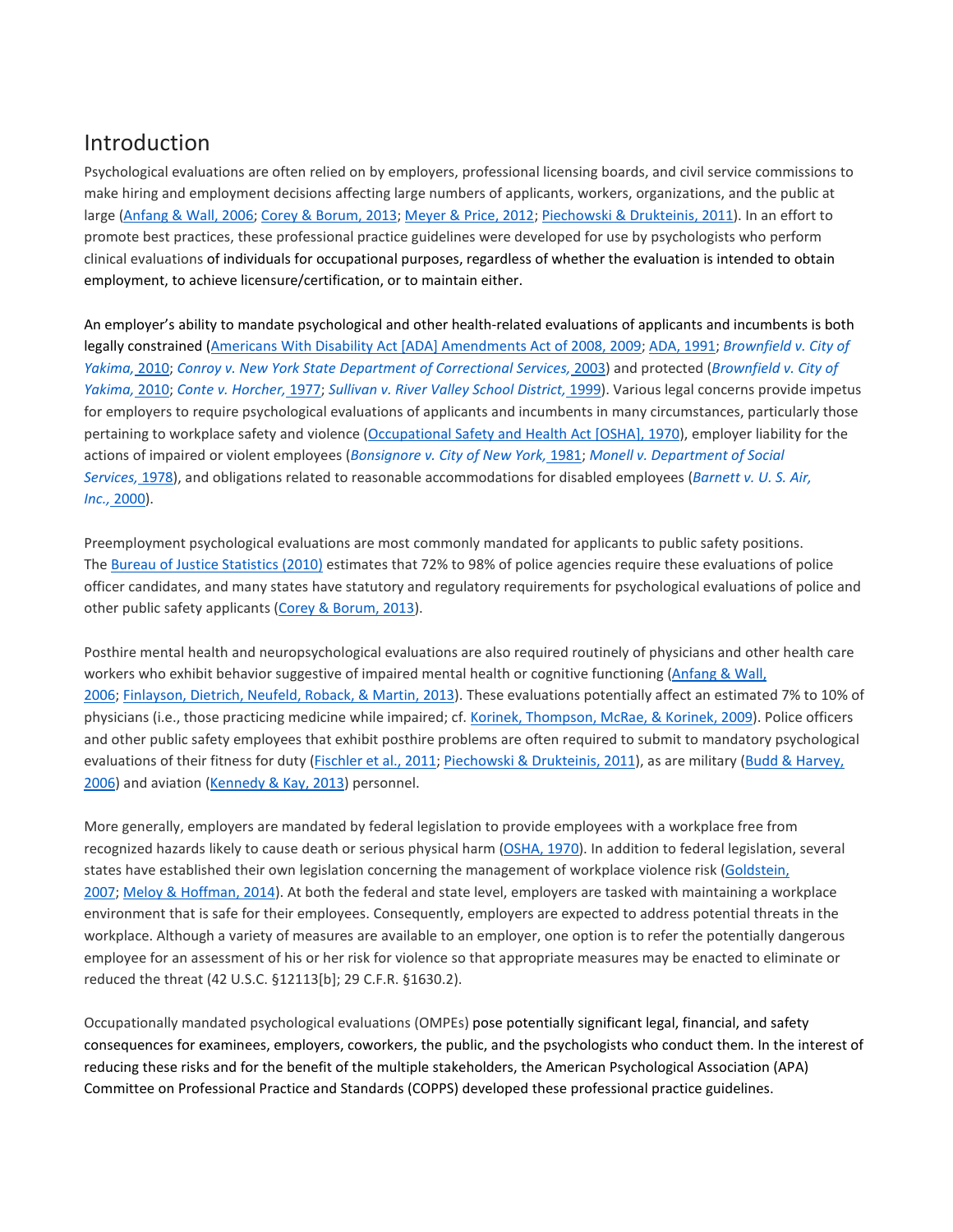# [Purpose](https://0-web-b-ebscohost-com.libus.csd.mu.edu/ehost/detail/detail?vid=2&sid=9a539f1c-8a6e-4f9c-a424-cd5738006448%40pdc-v-sessmgr01&bdata=JnNpdGU9ZWhvc3QtbGl2ZQ%3d%3d#toc)

Consistent with APA policy (*Professional Practice Guidelines: Guidance for Developers and Users*; APA, [2015\)](https://0-web-b-ebscohost-com.libus.csd.mu.edu/ehost/detail/detail?vid=2&sid=9a539f1c-8a6e-4f9c-a424-cd5738006448%40pdc-v-sessmgr01&bdata=JnNpdGU9ZWhvc3QtbGl2ZQ%3d%3d#c8), these guidelines were created to educate and inform the practice of psychologists who conduct OMPEs, as well as to stimulate debate and research. Inasmuch as these guidelines are the product of deliberation among multiple groups representing several distinct specialties and interests, as well as a broad review of the professional literature, the promulgation of these guidelines is not intended to establish one particular group or specialty as better suited for these evaluations or to exclude any psychologists from practicing in a particular area for which they are adequately prepared (see Standard 2.01; [APA,](https://0-web-b-ebscohost-com.libus.csd.mu.edu/ehost/detail/detail?vid=2&sid=9a539f1c-8a6e-4f9c-a424-cd5738006448%40pdc-v-sessmgr01&bdata=JnNpdGU9ZWhvc3QtbGl2ZQ%3d%3d#c6) [2010\)](https://0-web-b-ebscohost-com.libus.csd.mu.edu/ehost/detail/detail?vid=2&sid=9a539f1c-8a6e-4f9c-a424-cd5738006448%40pdc-v-sessmgr01&bdata=JnNpdGU9ZWhvc3QtbGl2ZQ%3d%3d#c6). This document is not intended to provide legal advice, which necessarily requires review by an attorney of the facts of a particular case, state and federal law, and the provisions of any collective bargaining agreement, institutional policies, and procedures.

# [Distinction Between Standards and Guidelines](https://0-web-b-ebscohost-com.libus.csd.mu.edu/ehost/detail/detail?vid=2&sid=9a539f1c-8a6e-4f9c-a424-cd5738006448%40pdc-v-sessmgr01&bdata=JnNpdGU9ZWhvc3QtbGl2ZQ%3d%3d#toc)

The term *guidelines* refers to statements that suggest or recommend specific professional behavior, endeavor, or conduct for psychologists (APA, [2015\)](https://0-web-b-ebscohost-com.libus.csd.mu.edu/ehost/detail/detail?vid=2&sid=9a539f1c-8a6e-4f9c-a424-cd5738006448%40pdc-v-sessmgr01&bdata=JnNpdGU9ZWhvc3QtbGl2ZQ%3d%3d#c8). Guidelines differ from standards in that standards are mandatory and may be accompanied by an enforcement mechanism. Thus, guidelines are aspirational in intent. They are meant to promote a high level of professional practice by psychologists and to facilitate the continued systemic development of the profession. Guidelines are not intended to be mandatory or exhaustive and may not be applicable to every professional and clinical situation. They are not intended to take precedence over the professional judgments of psychologists that are based on the scientific and professional knowledge of the field (APA, [2015\)](https://0-web-b-ebscohost-com.libus.csd.mu.edu/ehost/detail/detail?vid=2&sid=9a539f1c-8a6e-4f9c-a424-cd5738006448%40pdc-v-sessmgr01&bdata=JnNpdGU9ZWhvc3QtbGl2ZQ%3d%3d#c8). The purpose of these guidelines is not to prescribe rules of professional conduct, but rather to serve practitioners as reflective tools for consideration in an area of practice with potentially serious implications for multiple parties (Heilbrun, [DeMatteo,](https://0-web-b-ebscohost-com.libus.csd.mu.edu/ehost/detail/detail?vid=2&sid=9a539f1c-8a6e-4f9c-a424-cd5738006448%40pdc-v-sessmgr01&bdata=JnNpdGU9ZWhvc3QtbGl2ZQ%3d%3d#c57) Marczyk, & Goldstein, 2008; Schopp & [Wexler,](https://0-web-b-ebscohost-com.libus.csd.mu.edu/ehost/detail/detail?vid=2&sid=9a539f1c-8a6e-4f9c-a424-cd5738006448%40pdc-v-sessmgr01&bdata=JnNpdGU9ZWhvc3QtbGl2ZQ%3d%3d#c84) 1989).

Although the terms *professional practice guidelines* and *clinical practice guidelines* are often used interchangeably, APA draws a distinction between the two and encourages consistent use of terminology within the association (APA, [2015\)](https://0-web-b-ebscohost-com.libus.csd.mu.edu/ehost/detail/detail?vid=2&sid=9a539f1c-8a6e-4f9c-a424-cd5738006448%40pdc-v-sessmgr01&bdata=JnNpdGU9ZWhvc3QtbGl2ZQ%3d%3d#c8). Clinical practice guidelines provide specific recommendations about clinical interventions. They tend to be specific to conditions or treatments and are typically disorder based (e.g., substance use, depression, attention-deficit/hyperactivity disorder). In contrast to clinical practice guidelines, professional practice guidelines consist of recommendations to professionals concerning their conduct and the issues to be considered in particular areas of practice.

# [Users](https://0-web-b-ebscohost-com.libus.csd.mu.edu/ehost/detail/detail?vid=2&sid=9a539f1c-8a6e-4f9c-a424-cd5738006448%40pdc-v-sessmgr01&bdata=JnNpdGU9ZWhvc3QtbGl2ZQ%3d%3d#toc)

These practice guidelines are intended for use by psychologists who conduct clinical evaluations (a) of job candidates, commonly referred to as *preemployment psychological evaluations*; (b) for purposes of maintaining employment or professional credentials, also called *fitness-for-duty* or *fitness-to-practice evaluations*; (c) of persons seeking to obtain medical "clearance" for professional or commercial licensure by a regulatory agency (e.g., state licensing board, Federal Aviation Administration); and (d) to address other questions related to work suitability or functioning (e.g., questions pertaining to workplace safety, return to work, reasonable accommodation, security clearance, promotional suitability, specialty assignment). These guidelines are intended for use by psychologists who conduct evaluations for purposes of addressing the needs of the referring party concerning the examinee's suitability, fitness, or eligibility for employment. They are not intended for use by psychologists who are evaluating individuals solely for the purpose of obtaining compensatory benefits (e.g., worker's compensation).

# [Documentation of Need](https://0-web-b-ebscohost-com.libus.csd.mu.edu/ehost/detail/detail?vid=2&sid=9a539f1c-8a6e-4f9c-a424-cd5738006448%40pdc-v-sessmgr01&bdata=JnNpdGU9ZWhvc3QtbGl2ZQ%3d%3d#toc)

APA policy recognizes three categories of potential need for professional practice guidelines: (a) legal and regulatory issues, (b) public benefit, and (c) professional guidance (APA, [2015\)](https://0-web-b-ebscohost-com.libus.csd.mu.edu/ehost/detail/detail?vid=2&sid=9a539f1c-8a6e-4f9c-a424-cd5738006448%40pdc-v-sessmgr01&bdata=JnNpdGU9ZWhvc3QtbGl2ZQ%3d%3d#c8). Justifications for guidelines on conducting OMPEs are organized according to this structure.

# Legal and Regulatory Issues

The legal framework within which OMPEs are conducted involves familiarity with employment-related statutes, regulations, and case law (e.g., ADA; OSHA; Civil [Rights](https://0-web-b-ebscohost-com.libus.csd.mu.edu/ehost/detail/detail?vid=2&sid=9a539f1c-8a6e-4f9c-a424-cd5738006448%40pdc-v-sessmgr01&bdata=JnNpdGU9ZWhvc3QtbGl2ZQ%3d%3d#c27) Acts of 1964, Title VII; Civil Rights Act of 1991; Genetic Information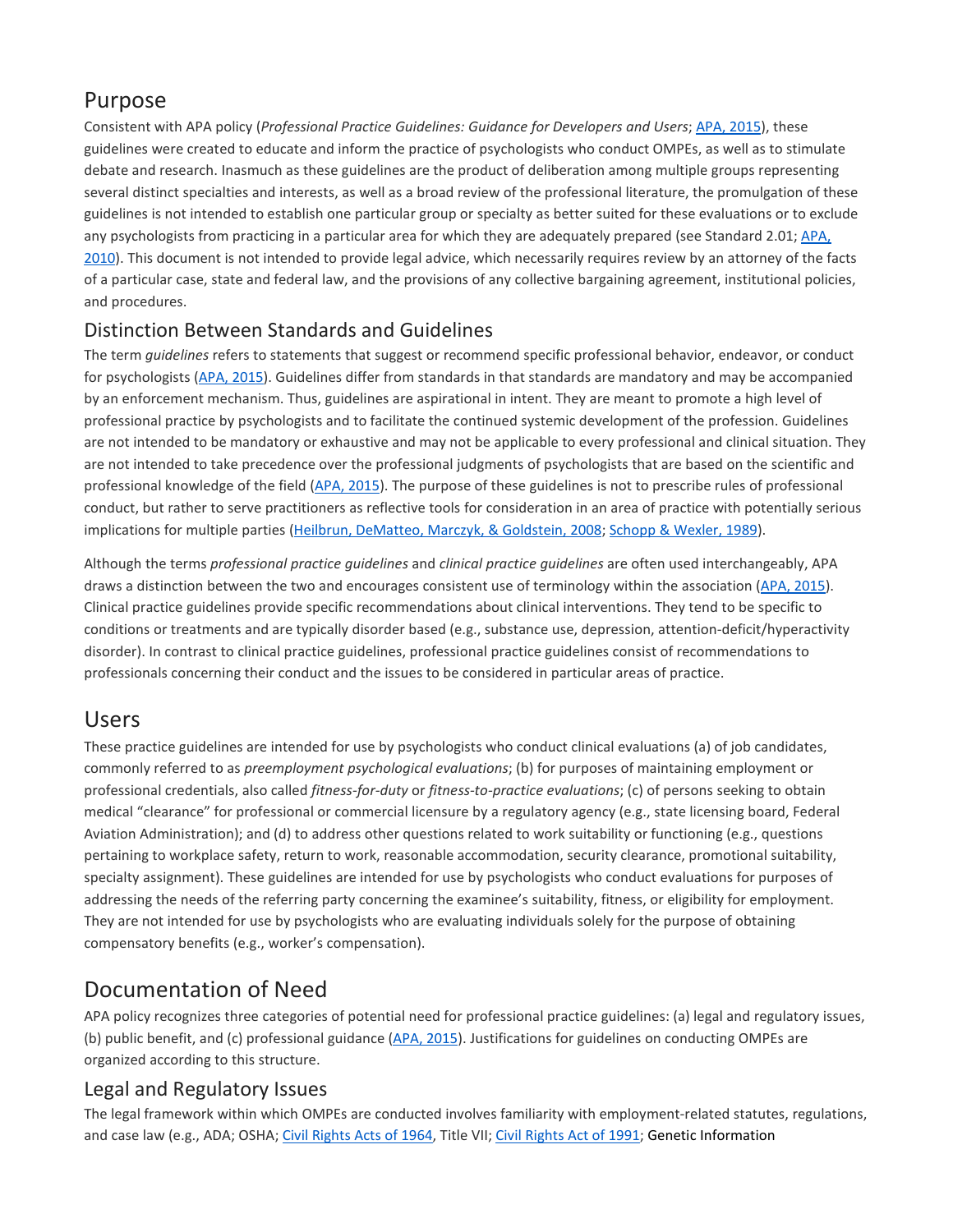Nondiscrimination Act of 2008 [GINA]; [Rehabilitation](https://0-web-b-ebscohost-com.libus.csd.mu.edu/ehost/detail/detail?vid=2&sid=9a539f1c-8a6e-4f9c-a424-cd5738006448%40pdc-v-sessmgr01&bdata=JnNpdGU9ZWhvc3QtbGl2ZQ%3d%3d#c79) Act of 1973; and the Uniformed Services [Employment](https://0-web-b-ebscohost-com.libus.csd.mu.edu/ehost/detail/detail?vid=2&sid=9a539f1c-8a6e-4f9c-a424-cd5738006448%40pdc-v-sessmgr01&bdata=JnNpdGU9ZWhvc3QtbGl2ZQ%3d%3d#c89) and [Reemployment](https://0-web-b-ebscohost-com.libus.csd.mu.edu/ehost/detail/detail?vid=2&sid=9a539f1c-8a6e-4f9c-a424-cd5738006448%40pdc-v-sessmgr01&bdata=JnNpdGU9ZWhvc3QtbGl2ZQ%3d%3d#c89) Rights Act (USERRA) of 1994). The impact of these laws and regulations on psychological evaluations of applicants and employees is significant and warrants advisory guidance for psychologists to reduce their risk of legal liability to themselves and the parties to whom they owe a professional duty. Because changes to the legal framework commonly occur over time, there is a diminishing durability of knowledge in this area of practice [\(Neimeyer,](https://0-web-b-ebscohost-com.libus.csd.mu.edu/ehost/detail/detail?vid=2&sid=9a539f1c-8a6e-4f9c-a424-cd5738006448%40pdc-v-sessmgr01&bdata=JnNpdGU9ZWhvc3QtbGl2ZQ%3d%3d#c71) Taylor, Rozensky, & Cox, [2014\)](https://0-web-b-ebscohost-com.libus.csd.mu.edu/ehost/detail/detail?vid=2&sid=9a539f1c-8a6e-4f9c-a424-cd5738006448%40pdc-v-sessmgr01&bdata=JnNpdGU9ZWhvc3QtbGl2ZQ%3d%3d#c71).

#### Public benefit

Psychological evaluations that facilitate or impede an individual's access to or retention of employment, licensure, or credentialing are recognized for the important, direct consequences they hold for the individuals being evaluated, to the referring party, and to the public (American Educational Research Association, American [Psychological](https://0-web-b-ebscohost-com.libus.csd.mu.edu/ehost/detail/detail?vid=2&sid=9a539f1c-8a6e-4f9c-a424-cd5738006448%40pdc-v-sessmgr01&bdata=JnNpdGU9ZWhvc3QtbGl2ZQ%3d%3d#c4) Association, & National Council on Measurement in Education [\[AERA/APA/NCME\],](https://0-web-b-ebscohost-com.libus.csd.mu.edu/ehost/detail/detail?vid=2&sid=9a539f1c-8a6e-4f9c-a424-cd5738006448%40pdc-v-sessmgr01&bdata=JnNpdGU9ZWhvc3QtbGl2ZQ%3d%3d#c4) 2014; Sackett, [Borneman,](https://0-web-b-ebscohost-com.libus.csd.mu.edu/ehost/detail/detail?vid=2&sid=9a539f1c-8a6e-4f9c-a424-cd5738006448%40pdc-v-sessmgr01&bdata=JnNpdGU9ZWhvc3QtbGl2ZQ%3d%3d#c82) & Connelly, 2008). Thus, to the extent that these guidelines aid psychologists in performing OMPEs in a manner consistent with the aspirational intent of guidelines, substantial public benefit can be expected.

#### Professional guidance

Consideration of context is essential in any professional activity. Psychological evaluations conducted for purposes of occupational placement or accommodations, for example, necessarily require attention to institutional, legal, and validity considerations quite different from those required in treatment or criminal forensic contexts. Alerting psychologists to important issues specific to the conduct of psychological evaluations in occupational contexts enhances their ability to navigate a challenging professional landscape.

# **[Compatibility](https://0-web-b-ebscohost-com.libus.csd.mu.edu/ehost/detail/detail?vid=2&sid=9a539f1c-8a6e-4f9c-a424-cd5738006448%40pdc-v-sessmgr01&bdata=JnNpdGU9ZWhvc3QtbGl2ZQ%3d%3d#toc)**

Few, if any, guidelines address the issues and concerns of all disciplines, but several national organizations have developed guidelines specific to particular occupations (e.g., the Police Psychological Services Section of the International Association of Chiefs of Police [IACP] publishes guidelines, updated quintenially, for preemployment [\[IACP,](https://0-web-b-ebscohost-com.libus.csd.mu.edu/ehost/detail/detail?vid=2&sid=9a539f1c-8a6e-4f9c-a424-cd5738006448%40pdc-v-sessmgr01&bdata=JnNpdGU9ZWhvc3QtbGl2ZQ%3d%3d#c60) 2014] and fitness-for-duty [\[IACP,](https://0-web-b-ebscohost-com.libus.csd.mu.edu/ehost/detail/detail?vid=2&sid=9a539f1c-8a6e-4f9c-a424-cd5738006448%40pdc-v-sessmgr01&bdata=JnNpdGU9ZWhvc3QtbGl2ZQ%3d%3d#c59) 2013] evaluations in law enforcement contexts; the American Medical Association has published guidelines for fitness-for-duty evaluations of physicians [Anfang, Faulkner, [Fromson,](https://0-web-b-ebscohost-com.libus.csd.mu.edu/ehost/detail/detail?vid=2&sid=9a539f1c-8a6e-4f9c-a424-cd5738006448%40pdc-v-sessmgr01&bdata=JnNpdGU9ZWhvc3QtbGl2ZQ%3d%3d#c11) & Gendel, 2005]) and other guidelines have been developed for particular types of employment evaluations (e.g., the Work Loss Data Institute [WLDI] publishes regular updates to its fitness-for-duty evaluation guidelines [\[WLDI,](https://0-web-b-ebscohost-com.libus.csd.mu.edu/ehost/detail/detail?vid=2&sid=9a539f1c-8a6e-4f9c-a424-cd5738006448%40pdc-v-sessmgr01&bdata=JnNpdGU9ZWhvc3QtbGl2ZQ%3d%3d#c93) 2013]). The OMPE practice guidelines were developed to be compatible with existing occupationally specific guidelines as well as the *Ethical Principles of Psychologists and Code of Conduct* (EPPCC; APA, [2010\)](https://0-web-b-ebscohost-com.libus.csd.mu.edu/ehost/detail/detail?vid=2&sid=9a539f1c-8a6e-4f9c-a424-cd5738006448%40pdc-v-sessmgr01&bdata=JnNpdGU9ZWhvc3QtbGl2ZQ%3d%3d#c6) and should be considered in conjunction with them.

The *Specialty Guidelines for Forensic Psychology* (hereinafter referred to as "the SGFP"; APA, [2013\)](https://0-web-b-ebscohost-com.libus.csd.mu.edu/ehost/detail/detail?vid=2&sid=9a539f1c-8a6e-4f9c-a424-cd5738006448%40pdc-v-sessmgr01&bdata=JnNpdGU9ZWhvc3QtbGl2ZQ%3d%3d#c7) are applicable whenever psychologists apply the science of psychology to questions and issues relating to law and the legal system. As the SGFP make clear, a psychologist's "professional conduct is considered forensic from the time the practitioner reasonably expects to, agrees to, or is legally mandated to provide expertise on an explicitly psycholegal issue" (APA, [2013,](https://0-web-b-ebscohost-com.libus.csd.mu.edu/ehost/detail/detail?vid=2&sid=9a539f1c-8a6e-4f9c-a424-cd5738006448%40pdc-v-sessmgr01&bdata=JnNpdGU9ZWhvc3QtbGl2ZQ%3d%3d#c7) p. 7). OMPEs involve many of the issues typically related to the forensic evaluation process; therefore, these professional practice guidelines may be appropriately considered a specific application of the SGFP. Psychologists who conduct OMPEs are encouraged to be familiar with and guided by the SGFP in their work, beginning with reliance on the three guidelines contained in the "Responsibilities" section of the SGFP (Integrity, Impartiality and Fairness, and Avoiding Conflicts of Interest) as orienting guidelines in performing this activity.

The *Record Keeping Guidelines* (APA, [2007\)](https://0-web-b-ebscohost-com.libus.csd.mu.edu/ehost/detail/detail?vid=2&sid=9a539f1c-8a6e-4f9c-a424-cd5738006448%40pdc-v-sessmgr01&bdata=JnNpdGU9ZWhvc3QtbGl2ZQ%3d%3d#c5) are designed to provide psychologists with a framework for making decisions regarding professional record keeping, and psychologists who conduct OMPEs are advised to be familiar with these guidelines, particularly as they pertain to the responsibility of psychologists for the maintenance and retention of their records; the maintenance and organization of accurate, current, and pertinent records with a level of detail of the content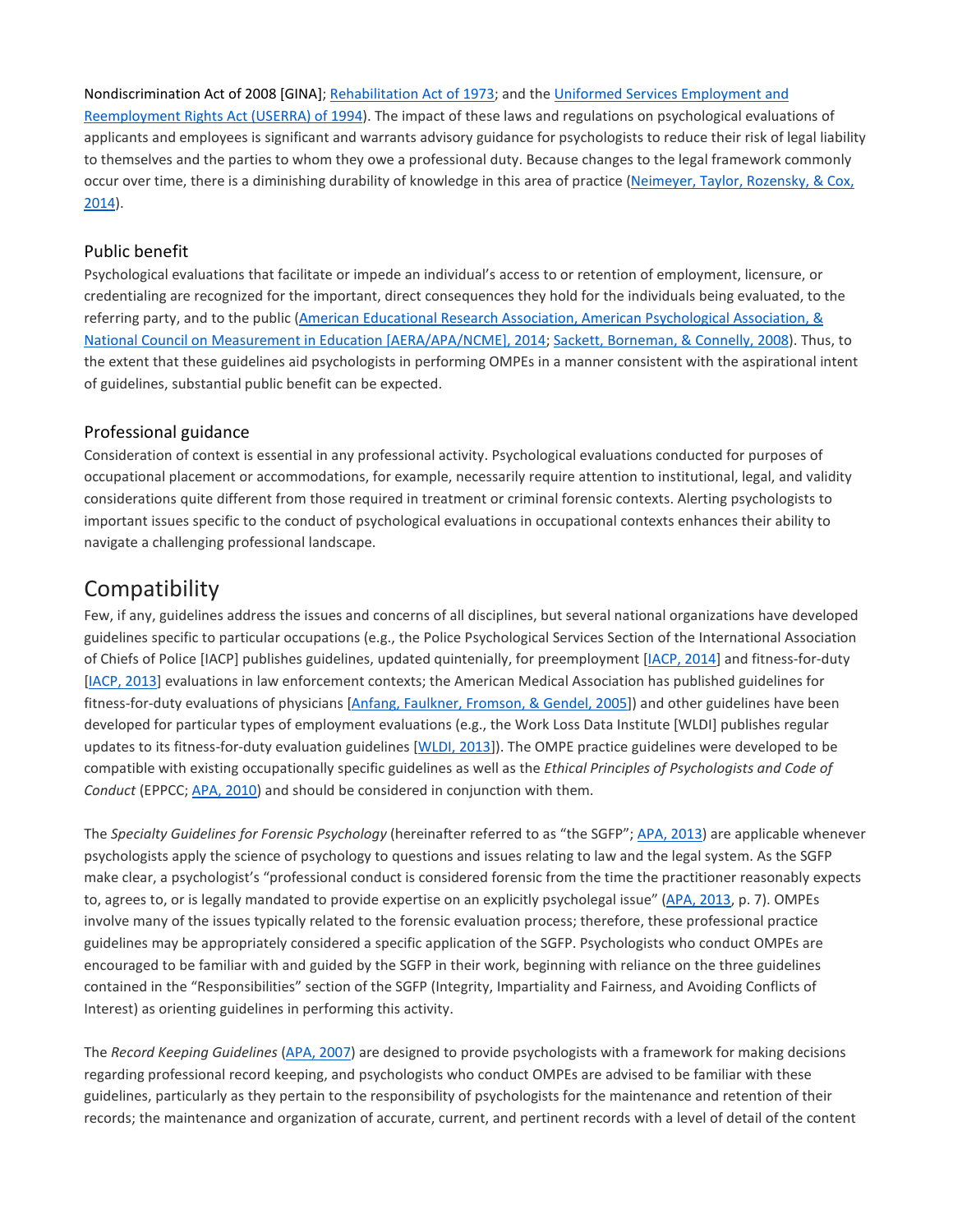and context of the evaluation appropriate to the professional services they are providing; the maintenance of confidentiality and records security; and the retention of records for the period necessary to comply with legal, regulatory, institutional, and ethical requirements. Psychologists also are encouraged to be familiar with *Strategies for Private Practitioners Coping with Subpoenas or Compelled Testimony for Client/Patient Records or Test Data or Test Materials* [\(Committee](https://0-web-b-ebscohost-com.libus.csd.mu.edu/ehost/detail/detail?vid=2&sid=9a539f1c-8a6e-4f9c-a424-cd5738006448%40pdc-v-sessmgr01&bdata=JnNpdGU9ZWhvc3QtbGl2ZQ%3d%3d#c28) on Legal Issues, 2016).

# [Practice Guideline Development Process](https://0-web-b-ebscohost-com.libus.csd.mu.edu/ehost/detail/detail?vid=2&sid=9a539f1c-8a6e-4f9c-a424-cd5738006448%40pdc-v-sessmgr01&bdata=JnNpdGU9ZWhvc3QtbGl2ZQ%3d%3d#toc)

COPPS, in collaboration with the Board of Professional Affairs (BPA), is established to develop and recommend standards and guidelines for providers of psychological services. As such, COPPS drafted these guidelines with the input and involvement of the public and many professional and specialty-related groups who collaborated in their development and/or review. Solicitation for comment was specifically sought from APA Divisions 14 (Society for Industrial and Organizational Psychology [SIOP]), 18 (Psychologists in Public Service, Police & Public Safety Section), 41 (American Psychology-Law Society), and 42 (Psychologists in Independent Practice); various specialty boards and academies of the American Board of Professional Psychology (e.g., the American Academy of Police & Public Safety Psychology, the American Academy of Forensic Psychology); the Council of Organizations in Police Psychology; and the Council of Specialties in Professional Psychology.

# [Selection of Evidence](https://0-web-b-ebscohost-com.libus.csd.mu.edu/ehost/detail/detail?vid=2&sid=9a539f1c-8a6e-4f9c-a424-cd5738006448%40pdc-v-sessmgr01&bdata=JnNpdGU9ZWhvc3QtbGl2ZQ%3d%3d#toc)

In surveying the professional literature, including, but not limited to, other professional practice guidelines cited earlier, COPPS applied the following preferential ranking schema (adapted from [Heilbrun](https://0-web-b-ebscohost-com.libus.csd.mu.edu/ehost/detail/detail?vid=2&sid=9a539f1c-8a6e-4f9c-a424-cd5738006448%40pdc-v-sessmgr01&bdata=JnNpdGU9ZWhvc3QtbGl2ZQ%3d%3d#c57) et al., 2008) in declining order of importance: (a) the EPPCC and pertinent regulations, laws, and case law, which apply to all psychologists; (b) professional practice guidelines published by the APA, and regulatory enforcement guidance (e.g., Equal Employment Opportunity Commission [EEOC] guidance for enforcement of ADA [\[EEOC,](https://0-web-b-ebscohost-com.libus.csd.mu.edu/ehost/detail/detail?vid=2&sid=9a539f1c-8a6e-4f9c-a424-cd5738006448%40pdc-v-sessmgr01&bdata=JnNpdGU9ZWhvc3QtbGl2ZQ%3d%3d#c36) 1991a, [1991b,](https://0-web-b-ebscohost-com.libus.csd.mu.edu/ehost/detail/detail?vid=2&sid=9a539f1c-8a6e-4f9c-a424-cd5738006448%40pdc-v-sessmgr01&bdata=JnNpdGU9ZWhvc3QtbGl2ZQ%3d%3d#c37) [1995,](https://0-web-b-ebscohost-com.libus.csd.mu.edu/ehost/detail/detail?vid=2&sid=9a539f1c-8a6e-4f9c-a424-cd5738006448%40pdc-v-sessmgr01&bdata=JnNpdGU9ZWhvc3QtbGl2ZQ%3d%3d#c38) [1997,](https://0-web-b-ebscohost-com.libus.csd.mu.edu/ehost/detail/detail?vid=2&sid=9a539f1c-8a6e-4f9c-a424-cd5738006448%40pdc-v-sessmgr01&bdata=JnNpdGU9ZWhvc3QtbGl2ZQ%3d%3d#c39) [2000,](https://0-web-b-ebscohost-com.libus.csd.mu.edu/ehost/detail/detail?vid=2&sid=9a539f1c-8a6e-4f9c-a424-cd5738006448%40pdc-v-sessmgr01&bdata=JnNpdGU9ZWhvc3QtbGl2ZQ%3d%3d#c40) [2002,](https://0-web-b-ebscohost-com.libus.csd.mu.edu/ehost/detail/detail?vid=2&sid=9a539f1c-8a6e-4f9c-a424-cd5738006448%40pdc-v-sessmgr01&bdata=JnNpdGU9ZWhvc3QtbGl2ZQ%3d%3d#c41) [2008\]](https://0-web-b-ebscohost-com.libus.csd.mu.edu/ehost/detail/detail?vid=2&sid=9a539f1c-8a6e-4f9c-a424-cd5738006448%40pdc-v-sessmgr01&bdata=JnNpdGU9ZWhvc3QtbGl2ZQ%3d%3d#c42) and GINA [\[EEOC,](https://0-web-b-ebscohost-com.libus.csd.mu.edu/ehost/detail/detail?vid=2&sid=9a539f1c-8a6e-4f9c-a424-cd5738006448%40pdc-v-sessmgr01&bdata=JnNpdGU9ZWhvc3QtbGl2ZQ%3d%3d#c43) 2010]); (c) publications that articulate broad principles and are developed using multiple sources of authority; (d) an overall description of research and practice as offered in the literature through, for example, a national survey of views or practices, or a meta-analysis of empirical research; (e) professional practice guidelines prepared through consensus among practitioners (e.g., American Academy of Psychiatry and the Law [AAPL] and IACP Police Psychological Services Section guidelines); (f) the systematic review of what recognized scholars and practitioners in the field have written and taught regarding the elements that comprise competent practice in this area of professional activity; and (g) a single study describing a survey, or offering an empirical description, of some particular aspect of practice.

# [Practice Guideline Statements](https://0-web-b-ebscohost-com.libus.csd.mu.edu/ehost/detail/detail?vid=2&sid=9a539f1c-8a6e-4f9c-a424-cd5738006448%40pdc-v-sessmgr01&bdata=JnNpdGU9ZWhvc3QtbGl2ZQ%3d%3d#toc)

# Preparing for an OMPE

# 1. Psychologists strive to understand the referring party's authority for mandating the evaluation and the legitimacy of a particular referral prior to conducting the evaluation

### *Rationale*

The determination of a referring party's authority and the legitimacy of a particular referral are defined ultimately by sources such as law, regulation, institutional policy, collective bargaining agreement, and/or other authoritative guidance. Two related considerations further underlie the legitimacy of a referral for an OMPE: *purpose* and *timing*. A legitimate purpose is one where the facts of the particular referral both permit the evaluation and lead to a reasonable belief that the evaluation will address the referring party's legitimate interests. A properly timed evaluation is one that occurs after certain mandatory conditions have been met, as defined by the aforementioned procedural sources.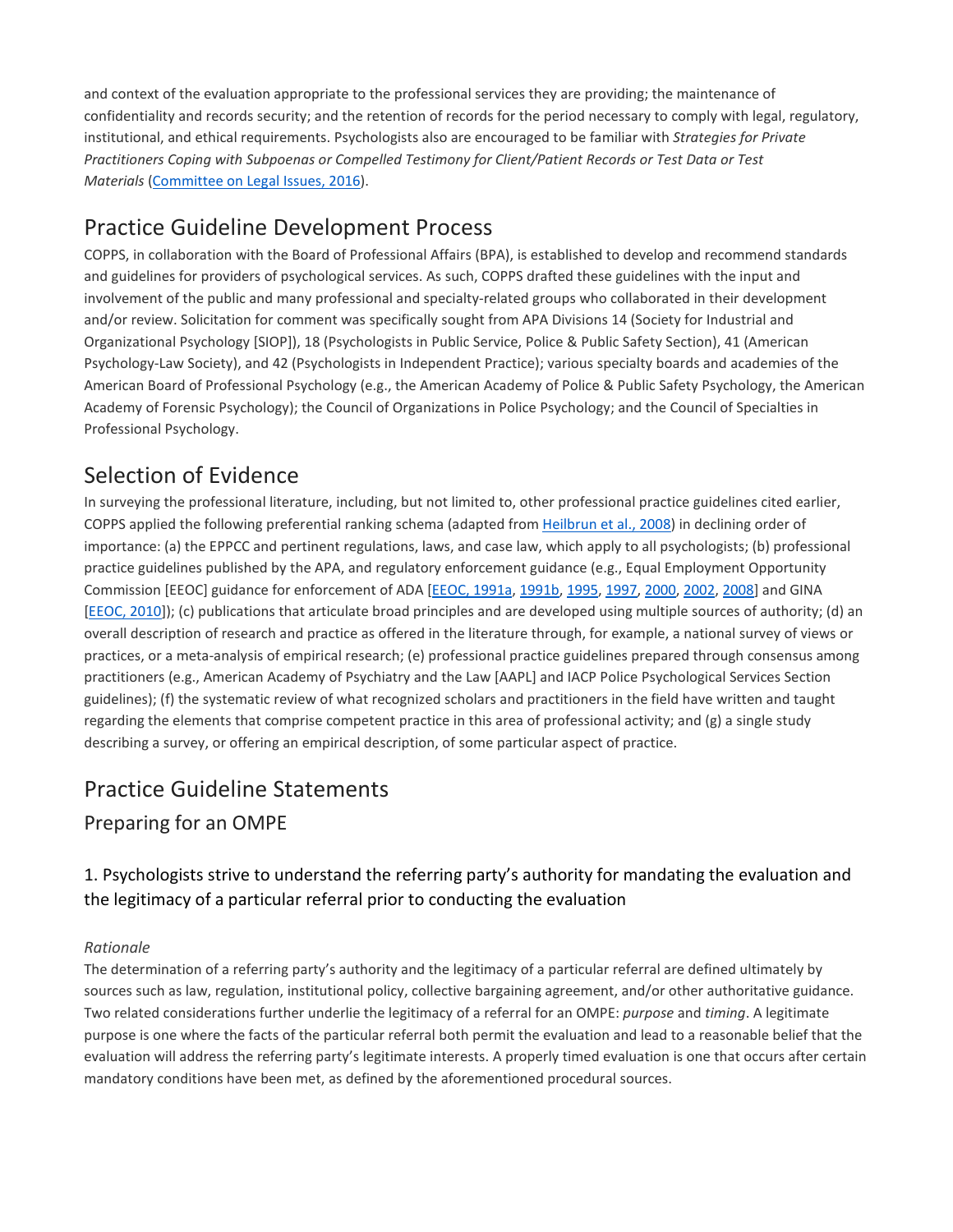Psychologists strive to understand the law, regulation, institutional policy, collective bargaining agreement, and/or other sources of authority that define a legitimate referral for an OMPE. For instance, an employer is generally prohibited from requiring a job applicant to undergo a medical examination or making inquiries of a job applicant as to whether the applicant is an individual with a disability or as to the nature or severity of such a disability, including mental or emotional conditions, except after an offer of employment has been made conditioned on the examination or inquiry and only when all entering employees are subjected to such an examination or inquiry regardless of disability (ADA, [1991;](https://0-web-b-ebscohost-com.libus.csd.mu.edu/ehost/detail/detail?vid=2&sid=9a539f1c-8a6e-4f9c-a424-cd5738006448%40pdc-v-sessmgr01&bdata=JnNpdGU9ZWhvc3QtbGl2ZQ%3d%3d#c10) 42 U.S.C.§ 12112[d][2][A] and [3][A]). Under federal law, the definition of a medical examination includes any procedure that is designed to reveal or is capable of revealing the nature or severity of a medical condition [\(EEOC,](https://0-web-b-ebscohost-com.libus.csd.mu.edu/ehost/detail/detail?vid=2&sid=9a539f1c-8a6e-4f9c-a424-cd5738006448%40pdc-v-sessmgr01&bdata=JnNpdGU9ZWhvc3QtbGl2ZQ%3d%3d#c41) 2002). Although it may appear self-evident that an OMPE of a job candidate could not lawfully take place until a conditional offer of employment has been tendered, the reality is more nuanced. Under the ADA, a job offer is not bona fide unless the employer has completed all nonmedical components and contingencies in its application process (see also *Leonel v. [American](https://0-web-b-ebscohost-com.libus.csd.mu.edu/ehost/detail/detail?vid=2&sid=9a539f1c-8a6e-4f9c-a424-cd5738006448%40pdc-v-sessmgr01&bdata=JnNpdGU9ZWhvc3QtbGl2ZQ%3d%3d#c63) Airlines, Inc.,* [2005\)](https://0-web-b-ebscohost-com.libus.csd.mu.edu/ehost/detail/detail?vid=2&sid=9a539f1c-8a6e-4f9c-a424-cd5738006448%40pdc-v-sessmgr01&bdata=JnNpdGU9ZWhvc3QtbGl2ZQ%3d%3d#c63). Consequently, evaluations of job applicants to rule out job-relevant psychopathology are legally prohibited prior to determination of their nonmedical eligibility and subsequent conditional offer of employment. Psychologists strive to confirm with the referring party that a conditional offer of employment has been tendered before conducting the evaluation.

Similarly, an employer is generally prohibited from requiring a medical examination or conducting a medical inquiry of an employee unless it is shown to be job-related and consistent with business necessity (42 U.S.C. § 12112[d][4][A]; cf. *[EEOC](https://0-web-b-ebscohost-com.libus.csd.mu.edu/ehost/detail/detail?vid=2&sid=9a539f1c-8a6e-4f9c-a424-cd5738006448%40pdc-v-sessmgr01&bdata=JnNpdGU9ZWhvc3QtbGl2ZQ%3d%3d#c95) v.* U.S. Steel [Corp.,](https://0-web-b-ebscohost-com.libus.csd.mu.edu/ehost/detail/detail?vid=2&sid=9a539f1c-8a6e-4f9c-a424-cd5738006448%40pdc-v-sessmgr01&bdata=JnNpdGU9ZWhvc3QtbGl2ZQ%3d%3d#c95) 2013; Sullivan v. River Valley School [District,](https://0-web-b-ebscohost-com.libus.csd.mu.edu/ehost/detail/detail?vid=2&sid=9a539f1c-8a6e-4f9c-a424-cd5738006448%40pdc-v-sessmgr01&bdata=JnNpdGU9ZWhvc3QtbGl2ZQ%3d%3d#c88) 1999; [Watson](https://0-web-b-ebscohost-com.libus.csd.mu.edu/ehost/detail/detail?vid=2&sid=9a539f1c-8a6e-4f9c-a424-cd5738006448%40pdc-v-sessmgr01&bdata=JnNpdGU9ZWhvc3QtbGl2ZQ%3d%3d#c91) v. City of Miami Beach, 1999). Understanding how the employer has met this "business necessity standard," and the objective evidence that gave rise to it, can contribute to a more complete understanding of the goals of the evaluation and the psychologist's ability to meet them. Other procedural requirements embedded in laws, regulations, formal procedures, or collective bargaining agreements may also impose limits on the timing of an OMPE. For example, under 5 C.F.R. § 339.301(e)(1), covered federal agencies may order an employee to submit to a psychological assessment only when a properly ordered physical examination "indicates no physical explanation for behavior or actions that may affect the safe and efficient performance of the applicant or employee, the safety of others, and/or the vulnerability of business operation and information systems to potential threats," or a psychological assessment is part of the medical standards for a position (see also *[Harris](https://0-web-b-ebscohost-com.libus.csd.mu.edu/ehost/detail/detail?vid=2&sid=9a539f1c-8a6e-4f9c-a424-cd5738006448%40pdc-v-sessmgr01&bdata=JnNpdGU9ZWhvc3QtbGl2ZQ%3d%3d#c54) v. [Department](https://0-web-b-ebscohost-com.libus.csd.mu.edu/ehost/detail/detail?vid=2&sid=9a539f1c-8a6e-4f9c-a424-cd5738006448%40pdc-v-sessmgr01&bdata=JnNpdGU9ZWhvc3QtbGl2ZQ%3d%3d#c54) of Air Force,* 1994).

The preevaluation dialogue between the referral source and the psychologist may also avert an unwarranted referral and its commensurate consequences. Occasionally an employer may make a retaliatory referral for a psychological evaluation after the employee lodges a complaint of harassment or discrimination, and conducting such evaluations are potentially damaging to the employee and a misuse of a psychologist's professional expertise (Gold et al., [2008\)](https://0-web-b-ebscohost-com.libus.csd.mu.edu/ehost/detail/detail?vid=2&sid=9a539f1c-8a6e-4f9c-a424-cd5738006448%40pdc-v-sessmgr01&bdata=JnNpdGU9ZWhvc3QtbGl2ZQ%3d%3d#c50). In addition, referral of an employee for psychological evaluation may result from discriminatory motives, including but not limited to those related to age, race, gender, gender identity and expression, religion, nationality, and sexual orientation. The preevaluation dialogue can help to ensure that the facts presented by the employer warrant a reasonable suspicion that the employee's job-relevant psychological functioning is impaired.

In situations where an OMPE is inconsistent with proper timing or purpose, a psychologist strives to communicate and resolve the issue(s) with the referring party. If the issue(s) remain unresolved despite attempts at remediation, the psychologist considers the option of declining to conduct the evaluation.

## 2. In addressing the referral question(s), psychologists endeavor to apply the criterion standard as defined by statutory, regulatory, administrative, and/or other authoritative sources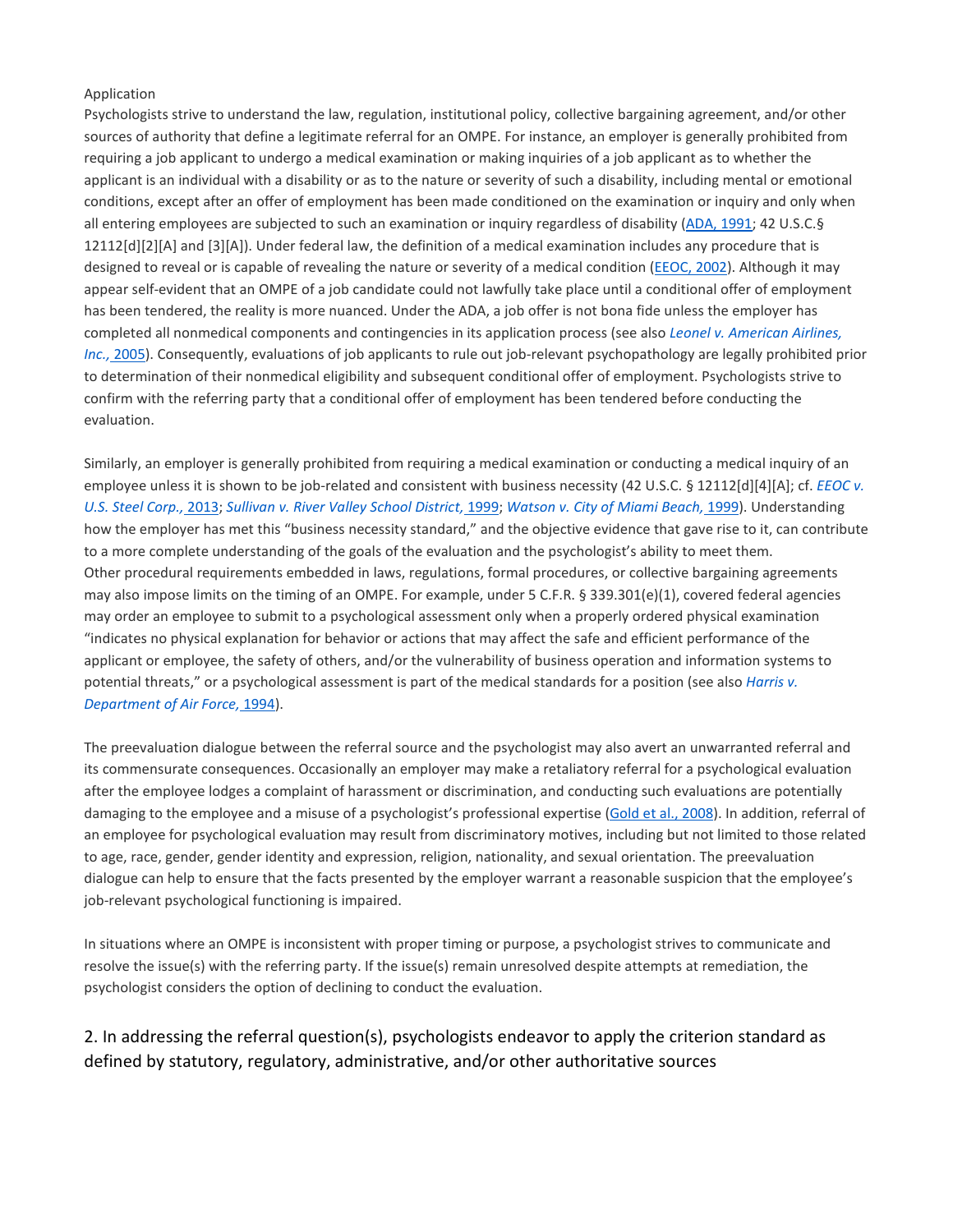#### *Rationale*

The focus of the evaluation, the methodology used to conduct it, the analysis of the data, the selection of findings, the formulation of opinions, and the communication of the results are all determined by the referral question(s; [Heilbrun,](https://0-web-b-ebscohost-com.libus.csd.mu.edu/ehost/detail/detail?vid=2&sid=9a539f1c-8a6e-4f9c-a424-cd5738006448%40pdc-v-sessmgr01&bdata=JnNpdGU9ZWhvc3QtbGl2ZQ%3d%3d#c58) Grisso, & [Goldstein,](https://0-web-b-ebscohost-com.libus.csd.mu.edu/ehost/detail/detail?vid=2&sid=9a539f1c-8a6e-4f9c-a424-cd5738006448%40pdc-v-sessmgr01&bdata=JnNpdGU9ZWhvc3QtbGl2ZQ%3d%3d#c58) 2009; IACP, [2014\)](https://0-web-b-ebscohost-com.libus.csd.mu.edu/ehost/detail/detail?vid=2&sid=9a539f1c-8a6e-4f9c-a424-cd5738006448%40pdc-v-sessmgr01&bdata=JnNpdGU9ZWhvc3QtbGl2ZQ%3d%3d#c60). Understanding the referral question(s) also will assist psychologists in evaluating their own competence to conduct the evaluation. The meanings of the terms "job suitability," "disability," "fitness for duty," and other constructions intended to communicate an individual's readiness or ability to perform essential job functions are informed by law, regulation, and/or institutional policy. Whatever its source, the criterion reference standards for the evaluation will need to be understood by the psychologist in order to address the referral question(s) adequately.

#### *Application*

Preemployment evaluations of job candidates involve a comparison of the candidates' personality, abilities, or functioning against a qualifying standard. For some positions, these standards may be derived through review of a job analysis conducted by the hiring organization or by a global job analysis conducted by a professional/trade association or regulatory agency. For others, the standards may be defined by statute, regulation, or policy, or they may be inferred from the job description, job classification documentation, and/or knowledge of the working conditions associated with the position in question. Without knowledge of the specific qualifying standards applicable to the evaluation, the evaluating psychologist may find it difficult to develop an appropriate evaluation strategy and to assess his or her own competence in addressing the referral question(s).

In contrast to preemployment evaluations, referrals for fitness for duty and workplace safety evaluations focus on questions about the employee's mental or emotional condition and its impact on the employee's ability to perform the essential functions of the position safely and effectively, with or without reasonable accommodation. For example, when evaluating whether the mental health problems of a physician impair his or her professional competence, it will be necessary to understand how the regulatory language of the state licensing board defines professional competence and whether impairment is specifically explicated. When evaluating a police officer, statutes, regulations, and organizational policies may all be relevant to the determination of fitness (e.g., *Brown v. Sandy City [Appeal](https://0-web-b-ebscohost-com.libus.csd.mu.edu/ehost/detail/detail?vid=2&sid=9a539f1c-8a6e-4f9c-a424-cd5738006448%40pdc-v-sessmgr01&bdata=JnNpdGU9ZWhvc3QtbGl2ZQ%3d%3d#c18) Board,* 2014; *[Sager](https://0-web-b-ebscohost-com.libus.csd.mu.edu/ehost/detail/detail?vid=2&sid=9a539f1c-8a6e-4f9c-a424-cd5738006448%40pdc-v-sessmgr01&bdata=JnNpdGU9ZWhvc3QtbGl2ZQ%3d%3d#c83) v. Yuba [County,](https://0-web-b-ebscohost-com.libus.csd.mu.edu/ehost/detail/detail?vid=2&sid=9a539f1c-8a6e-4f9c-a424-cd5738006448%40pdc-v-sessmgr01&bdata=JnNpdGU9ZWhvc3QtbGl2ZQ%3d%3d#c83)* 2007). Therefore, psychologists strive to remain aware of regulatory definitions of impairment. In the absence of definitive guidance, psychologists endeavor to operationalize impairment or fitness through other means such as consultation with appropriate stakeholders.

For OMPEs, the psychologist strives to formulate and communicate opinions only to the extent that they are relevant to the referral question(s). This also helps to limit the disclosure of private information to the minimum amount necessary to satisfy the referring party's legitimate business needs (see Guideline #11).

# 3. Psychologists seek to understand the psychologically relevant demands and working conditions of the examinee's position

#### *Rationale*

A psychologist's understanding of the job description and psychologically relevant demands and working conditions of the position is a necessary foundation for judgments about the examinee's ability to perform the essential functions of the position. *Essential job functions* are core occupational duties that are vital to the performance of the job, such that if they are not performed, the very nature of the job is significantly changed [\(Piechowski](https://0-web-b-ebscohost-com.libus.csd.mu.edu/ehost/detail/detail?vid=2&sid=9a539f1c-8a6e-4f9c-a424-cd5738006448%40pdc-v-sessmgr01&bdata=JnNpdGU9ZWhvc3QtbGl2ZQ%3d%3d#c77) & Drukteinis, 2011). In contrast, *marginal job functions* can be modified through reasonable accommodation of a disability (e.g., delegated to others, performed intermittently, removed from an employee's job duties). OMPEs are always conducted with reference to the specific job the worker holds or intends to hold (Work Loss Data [Institute,](https://0-web-b-ebscohost-com.libus.csd.mu.edu/ehost/detail/detail?vid=2&sid=9a539f1c-8a6e-4f9c-a424-cd5738006448%40pdc-v-sessmgr01&bdata=JnNpdGU9ZWhvc3QtbGl2ZQ%3d%3d#c93) 2013).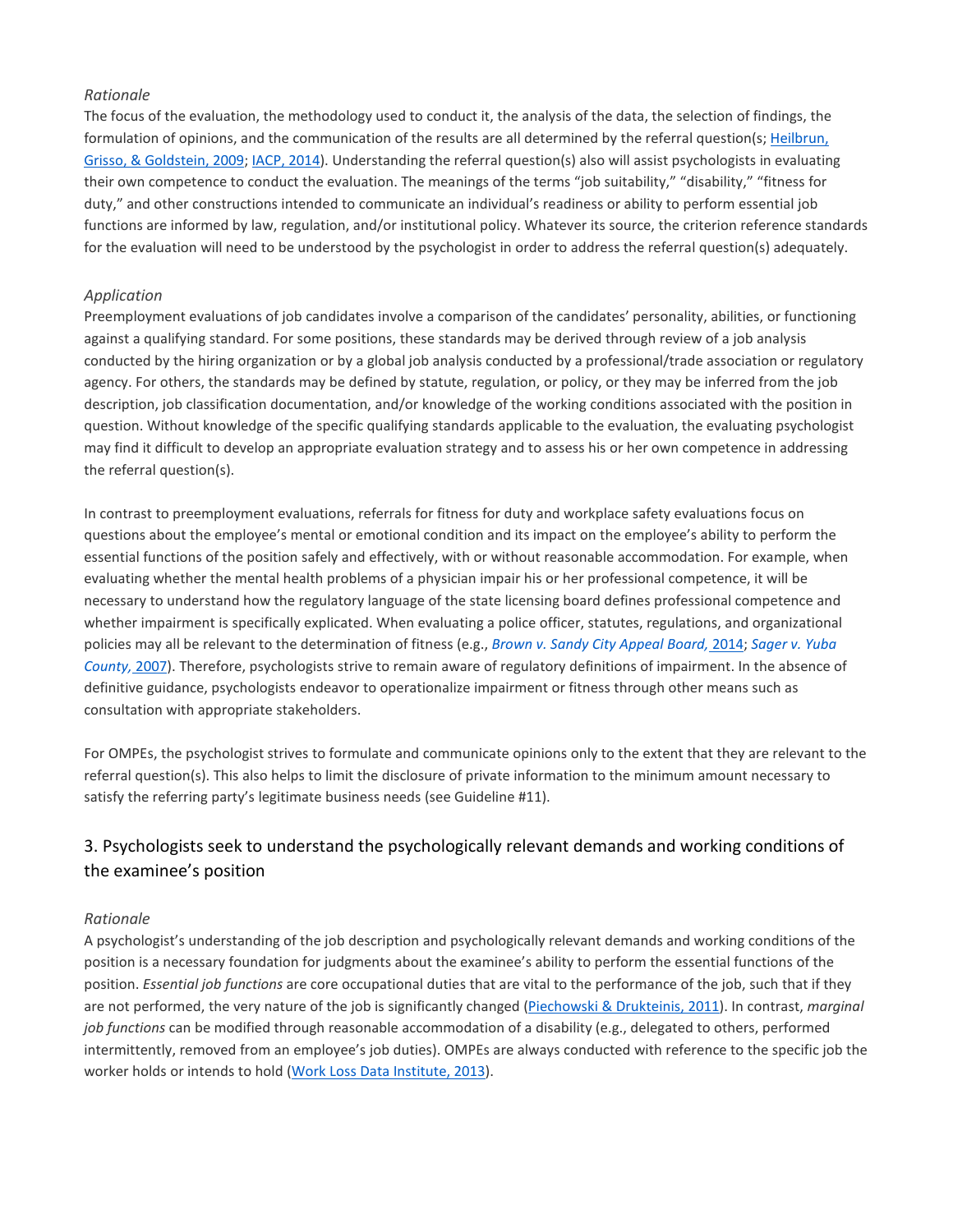Psychologists seek to clarify relevant psychological demands and working conditions of an examinee's position prior to conducting an OMPE. This information is often available through communication with the hiring authority or referring party, a detailed job description, or a job analysis [\(Weiss,](https://0-web-b-ebscohost-com.libus.csd.mu.edu/ehost/detail/detail?vid=2&sid=9a539f1c-8a6e-4f9c-a424-cd5738006448%40pdc-v-sessmgr01&bdata=JnNpdGU9ZWhvc3QtbGl2ZQ%3d%3d#c92) 2010). Psychologists strive to utilize these sources to gather information regarding specific job functions, duties, responsibilities, and working conditions, as well as the knowledge, skills, behaviors, and performance attributes associated with effective or counterproductive job performance [\(Cascio](https://0-web-b-ebscohost-com.libus.csd.mu.edu/ehost/detail/detail?vid=2&sid=9a539f1c-8a6e-4f9c-a424-cd5738006448%40pdc-v-sessmgr01&bdata=JnNpdGU9ZWhvc3QtbGl2ZQ%3d%3d#c25) & [Aguinis,](https://0-web-b-ebscohost-com.libus.csd.mu.edu/ehost/detail/detail?vid=2&sid=9a539f1c-8a6e-4f9c-a424-cd5738006448%40pdc-v-sessmgr01&bdata=JnNpdGU9ZWhvc3QtbGl2ZQ%3d%3d#c25) 2010; IACP, [2014;](https://0-web-b-ebscohost-com.libus.csd.mu.edu/ehost/detail/detail?vid=2&sid=9a539f1c-8a6e-4f9c-a424-cd5738006448%40pdc-v-sessmgr01&bdata=JnNpdGU9ZWhvc3QtbGl2ZQ%3d%3d#c60) [Muchinsky,](https://0-web-b-ebscohost-com.libus.csd.mu.edu/ehost/detail/detail?vid=2&sid=9a539f1c-8a6e-4f9c-a424-cd5738006448%40pdc-v-sessmgr01&bdata=JnNpdGU9ZWhvc3QtbGl2ZQ%3d%3d#c70) 2012). A psychologist endeavors to appreciate that the selection of appropriate evaluation methods and the formation of conclusions is not possible without a detailed understanding of essential job functions. Standard 9.01(a) of the EPPCC states, "Psychologists base their opinions contained in their recommendations, reports, and diagnostic or evaluative statements, including forensic testimony, on information and techniques sufficient to substantiate their findings." As such, psychologists are encouraged to refrain from conducting OMPEs in situations where relevant demands and working conditions are not adequately understood.

## 4. Psychologists strive to support conclusions about the job relevance of a psychological condition with established scientific and professional knowledge

#### *Rationale*

It is not per se the diagnosis or mental health condition of an applicant, licensee, or employee that is occupationally relevant, but rather the impact of that diagnosis or condition on the individual's ability to perform the duties of the position in a safe, effective, and/or efficient manner (Gold & [Shuman,](https://0-web-b-ebscohost-com.libus.csd.mu.edu/ehost/detail/detail?vid=2&sid=9a539f1c-8a6e-4f9c-a424-cd5738006448%40pdc-v-sessmgr01&bdata=JnNpdGU9ZWhvc3QtbGl2ZQ%3d%3d#c51) 2009; [Piechowski](https://0-web-b-ebscohost-com.libus.csd.mu.edu/ehost/detail/detail?vid=2&sid=9a539f1c-8a6e-4f9c-a424-cd5738006448%40pdc-v-sessmgr01&bdata=JnNpdGU9ZWhvc3QtbGl2ZQ%3d%3d#c77) & Drukteinis, 2011). Consequently, it is important that psychologists conducting these evaluations form evidence-based conclusions about the nexus between an individual's psychological condition, manifested symptoms, and occupational functioning.

#### *Application*

In keeping with Standard 2.03 of the EPPCC ("Psychologists undertake ongoing efforts to develop and maintain their competence"), psychologists involved in conducting OMPEs are encouraged to remain informed of recent developments in research and test development that may have direct application to practice. Also, consistent with Standard 2.04 of the EPPCC, psychologists strive to utilize research that is relevant to both the examinee and the referral question(s; e.g., [Adler](https://0-web-b-ebscohost-com.libus.csd.mu.edu/ehost/detail/detail?vid=2&sid=9a539f1c-8a6e-4f9c-a424-cd5738006448%40pdc-v-sessmgr01&bdata=JnNpdGU9ZWhvc3QtbGl2ZQ%3d%3d#c1) et al., [2006;](https://0-web-b-ebscohost-com.libus.csd.mu.edu/ehost/detail/detail?vid=2&sid=9a539f1c-8a6e-4f9c-a424-cd5738006448%40pdc-v-sessmgr01&bdata=JnNpdGU9ZWhvc3QtbGl2ZQ%3d%3d#c1) [McKee-Ryan,](https://0-web-b-ebscohost-com.libus.csd.mu.edu/ehost/detail/detail?vid=2&sid=9a539f1c-8a6e-4f9c-a424-cd5738006448%40pdc-v-sessmgr01&bdata=JnNpdGU9ZWhvc3QtbGl2ZQ%3d%3d#c65) Song, Wanberg, & Kinicki, 2005). Psychologists seek to refrain from conducting OMPEs in the absence of a sufficient scientific foundation of knowledge. In instances where there is limited scientific basis for an opinion or evaluation method, psychologists are encouraged to state clearly the limitations of their work.

# 5. Psychologists endeavor to understand and meet their responsibilities to the referral source, the examinee, and other relevant parties to the evaluation

#### Rationale

In the context of an OMPE, the evaluator generally has a duty to the referral source to provide a thorough and impartial evaluation as well as a duty to all parties to maintain confidentiality, barring mandated exceptions and within appropriate limits (AAPL, 2008; APA, [2007;](https://0-web-b-ebscohost-com.libus.csd.mu.edu/ehost/detail/detail?vid=2&sid=9a539f1c-8a6e-4f9c-a424-cd5738006448%40pdc-v-sessmgr01&bdata=JnNpdGU9ZWhvc3QtbGl2ZQ%3d%3d#c5) [Fisher,](https://0-web-b-ebscohost-com.libus.csd.mu.edu/ehost/detail/detail?vid=2&sid=9a539f1c-8a6e-4f9c-a424-cd5738006448%40pdc-v-sessmgr01&bdata=JnNpdGU9ZWhvc3QtbGl2ZQ%3d%3d#c48) 2009; see also EPPCC, Standards 3.06, 4.01, and 9.01). An impartial evaluation, one that strives to remove the impact of outside influence or conflict, permits the psychologist to move "from data to whatever conclusions are best supported by such data" [\(Heilbrun](https://0-web-b-ebscohost-com.libus.csd.mu.edu/ehost/detail/detail?vid=2&sid=9a539f1c-8a6e-4f9c-a424-cd5738006448%40pdc-v-sessmgr01&bdata=JnNpdGU9ZWhvc3QtbGl2ZQ%3d%3d#c58) et al., 2009, p. 102; see also Guideline 7; EPPCC, Standard 2.01; and SGFP, Guidelines 1.02 and 2.07). Nevertheless, a growing number of state courts and attorneys general have concluded that a third-party evaluator also has a limited doctor-patient relationship with the examinee (e.g., *[Crandall](https://0-web-b-ebscohost-com.libus.csd.mu.edu/ehost/detail/detail?vid=2&sid=9a539f1c-8a6e-4f9c-a424-cd5738006448%40pdc-v-sessmgr01&bdata=JnNpdGU9ZWhvc3QtbGl2ZQ%3d%3d#c32) v.*

*[Michaud,](https://0-web-b-ebscohost-com.libus.csd.mu.edu/ehost/detail/detail?vid=2&sid=9a539f1c-8a6e-4f9c-a424-cd5738006448%40pdc-v-sessmgr01&bdata=JnNpdGU9ZWhvc3QtbGl2ZQ%3d%3d#c32)* 1992; *Elkins v. [Syken,](https://0-web-b-ebscohost-com.libus.csd.mu.edu/ehost/detail/detail?vid=2&sid=9a539f1c-8a6e-4f9c-a424-cd5738006448%40pdc-v-sessmgr01&bdata=JnNpdGU9ZWhvc3QtbGl2ZQ%3d%3d#c44)* 1996; *[Pettus](https://0-web-b-ebscohost-com.libus.csd.mu.edu/ehost/detail/detail?vid=2&sid=9a539f1c-8a6e-4f9c-a424-cd5738006448%40pdc-v-sessmgr01&bdata=JnNpdGU9ZWhvc3QtbGl2ZQ%3d%3d#c76) v. Cole,* 1996; *[Simmons](https://0-web-b-ebscohost-com.libus.csd.mu.edu/ehost/detail/detail?vid=2&sid=9a539f1c-8a6e-4f9c-a424-cd5738006448%40pdc-v-sessmgr01&bdata=JnNpdGU9ZWhvc3QtbGl2ZQ%3d%3d#c85) v. Rehab Xcel, Inc.,* 1999). In addition, the importance of disclosing key information to the referring party, and obtaining informed consent from the examinee, is well established in high-stakes mental health assessments [\(Heilbrun,](https://0-web-b-ebscohost-com.libus.csd.mu.edu/ehost/detail/detail?vid=2&sid=9a539f1c-8a6e-4f9c-a424-cd5738006448%40pdc-v-sessmgr01&bdata=JnNpdGU9ZWhvc3QtbGl2ZQ%3d%3d#c56) 2001), such as the context in which OMPEs are conducted [\(Gold](https://0-web-b-ebscohost-com.libus.csd.mu.edu/ehost/detail/detail?vid=2&sid=9a539f1c-8a6e-4f9c-a424-cd5738006448%40pdc-v-sessmgr01&bdata=JnNpdGU9ZWhvc3QtbGl2ZQ%3d%3d#c51) & [Shuman,](https://0-web-b-ebscohost-com.libus.csd.mu.edu/ehost/detail/detail?vid=2&sid=9a539f1c-8a6e-4f9c-a424-cd5738006448%40pdc-v-sessmgr01&bdata=JnNpdGU9ZWhvc3QtbGl2ZQ%3d%3d#c51) 2009).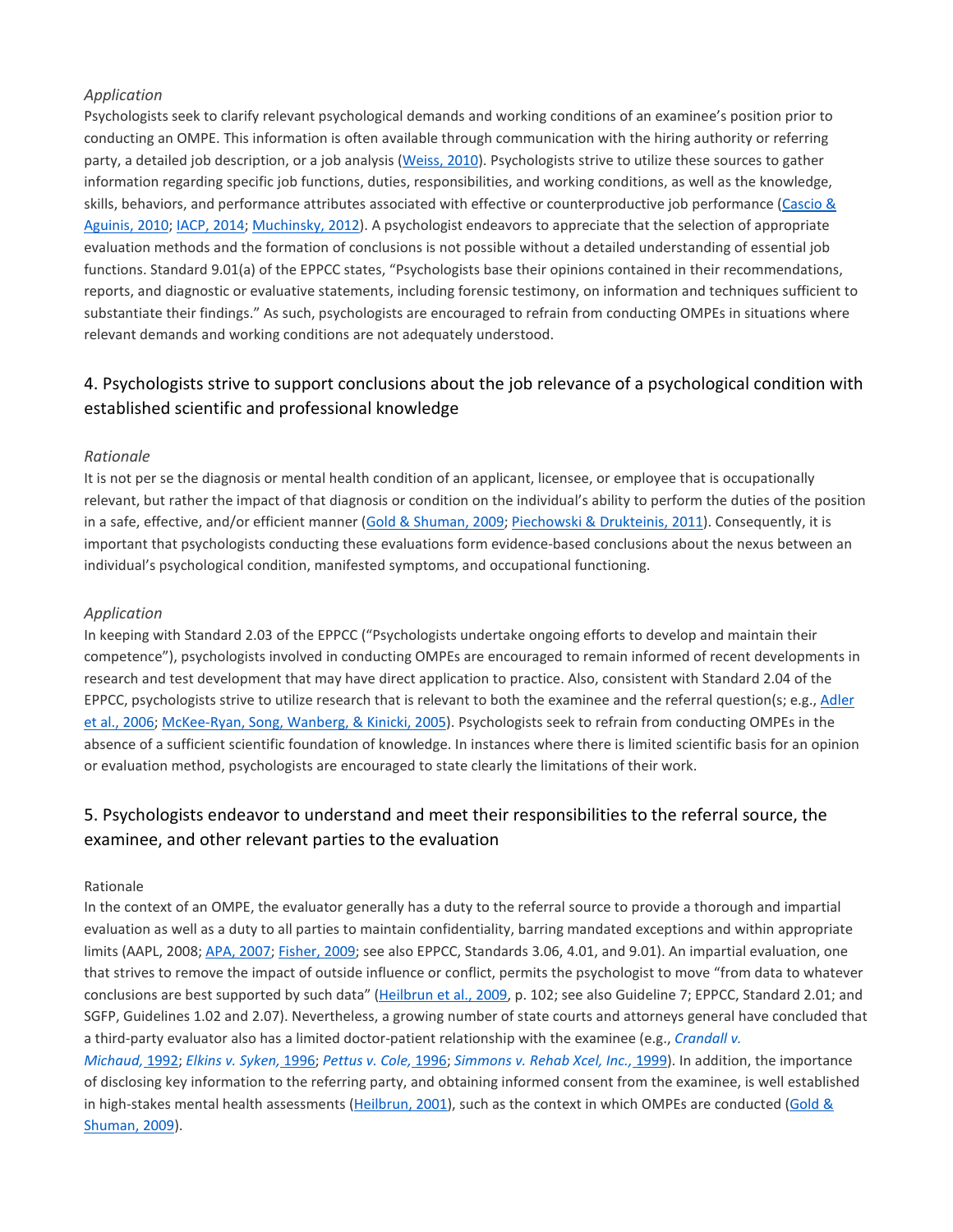The course and quality of an OMPE depends, in large measure, on the quality of information provided by both the employer and the examinee. Communicating expectations to these parties about the type of information (e.g., job description/job analysis, relevant personnel records, access to collateral documents and/or informants, treatment records) needed for a valid assessment may enhance the relevance and reliability of the information provided as well as the accuracy of the evaluation. Other warranted preevaluation disclosures may include a description of fees, the anticipated time required for delivery of a written report, and to whom and how the results will be communicated (cf. EPPCC, Standard 9.10). It is a cornerstone of professional ethics in psychology that examiners are to be honest about the nature, purpose, intended uses, and possible outcomes of any evaluation. This is especially true in fitness-for-duty evaluations of incumbent employees, where the consequence of an employee's failure to cooperate may result in loss of employment [\(Anfang](https://0-web-b-ebscohost-com.libus.csd.mu.edu/ehost/detail/detail?vid=2&sid=9a539f1c-8a6e-4f9c-a424-cd5738006448%40pdc-v-sessmgr01&bdata=JnNpdGU9ZWhvc3QtbGl2ZQ%3d%3d#c12) & Wall, [2006\)](https://0-web-b-ebscohost-com.libus.csd.mu.edu/ehost/detail/detail?vid=2&sid=9a539f1c-8a6e-4f9c-a424-cd5738006448%40pdc-v-sessmgr01&bdata=JnNpdGU9ZWhvc3QtbGl2ZQ%3d%3d#c12).

Whether conceptualized as consent, informed consent, assent, or disclosure, psychologists strive to provide examinees in OMPEs with clarification concerning important elements of the examination including (a) a description of the nature and scope of the evaluation; (b) the limits of confidentiality, including any information that may be disclosed to the employer without the examinee's authorization; (c) the party or parties who will receive the written report, and whether the examinee will receive a copy from the psychologist; and (d) the probable uses and potential outcomes of the examination (EPPCC, Standard 3.10; SGFP, Guidelines 6.01 and 6.03). Psychologists conducting OMPEs also are encouraged to be aware of the potential for OMPE reports and records to be sought and/or used for purposes beyond their immediate intent. For example, an examinee may later file a disability claim, and records associated with the OMPE may be requested by the disability determination agency. Psychologists may find it useful to establish and disclose their policies concerning the "ownership" of the OMPE records and the mechanism for authorizing disclosure of records to a third party. In some jurisdictions, an employee may also have a right of representation present during the evaluation (e.g., *[AFGE](https://0-web-b-ebscohost-com.libus.csd.mu.edu/ehost/detail/detail?vid=2&sid=9a539f1c-8a6e-4f9c-a424-cd5738006448%40pdc-v-sessmgr01&bdata=JnNpdGU9ZWhvc3QtbGl2ZQ%3d%3d#c2) Local 596 v. DOJ and Federal Bureau of [Prisons,](https://0-web-b-ebscohost-com.libus.csd.mu.edu/ehost/detail/detail?vid=2&sid=9a539f1c-8a6e-4f9c-a424-cd5738006448%40pdc-v-sessmgr01&bdata=JnNpdGU9ZWhvc3QtbGl2ZQ%3d%3d#c2)* 2007; *NLRB v. [Weingarten,](https://0-web-b-ebscohost-com.libus.csd.mu.edu/ehost/detail/detail?vid=2&sid=9a539f1c-8a6e-4f9c-a424-cd5738006448%40pdc-v-sessmgr01&bdata=JnNpdGU9ZWhvc3QtbGl2ZQ%3d%3d#c72) Inc.,* 1975). Other issues that may warrant clarification at the outset of the evaluation include the examinee's rights and limitations to access records of the examination and to use recording devices or third-party observers during the evaluation.

In the event that an examinee refuses to provide consent and to attest to it in writing, Gold and [Shuman](https://0-web-b-ebscohost-com.libus.csd.mu.edu/ehost/detail/detail?vid=2&sid=9a539f1c-8a6e-4f9c-a424-cd5738006448%40pdc-v-sessmgr01&bdata=JnNpdGU9ZWhvc3QtbGl2ZQ%3d%3d#c51) (2009) contend that the examination should not take place, noting that failure to obtain consent, which is later determined to be required, cannot be remedied. [Anfang](https://0-web-b-ebscohost-com.libus.csd.mu.edu/ehost/detail/detail?vid=2&sid=9a539f1c-8a6e-4f9c-a424-cd5738006448%40pdc-v-sessmgr01&bdata=JnNpdGU9ZWhvc3QtbGl2ZQ%3d%3d#c12) and Wall (2006) recommend that the consent document be provided to the examinee with sufficient time in advance of the examination in order to allow for communication with other relevant parties, including attorneys, union representatives, and treating clinicians. In the absence of specific authorization by the examinee to disclose personal health information, privacy statutes generally limit the information that an employer is entitled to discover from an OMPE to a description of any functional limitations in the individual's ability to perform the essential duties of the position.

### 6. Psychologists are mindful of the importance of maintaining competence when carrying out all phases of the evaluation

#### *Rationale*

Psychologists have a general ethical duty to perform services only within the scope of their competence (EPPCC, Standard 2.01) and to engage in ongoing efforts to maintain them (EPPCC, Standard 2.03). Where the competencies required for effective performance are clearly known and the consequences for not possessing them are high—as when evaluating candidates and employees in positions affecting public health and safety—this general ethical duty warrants particular vigilance.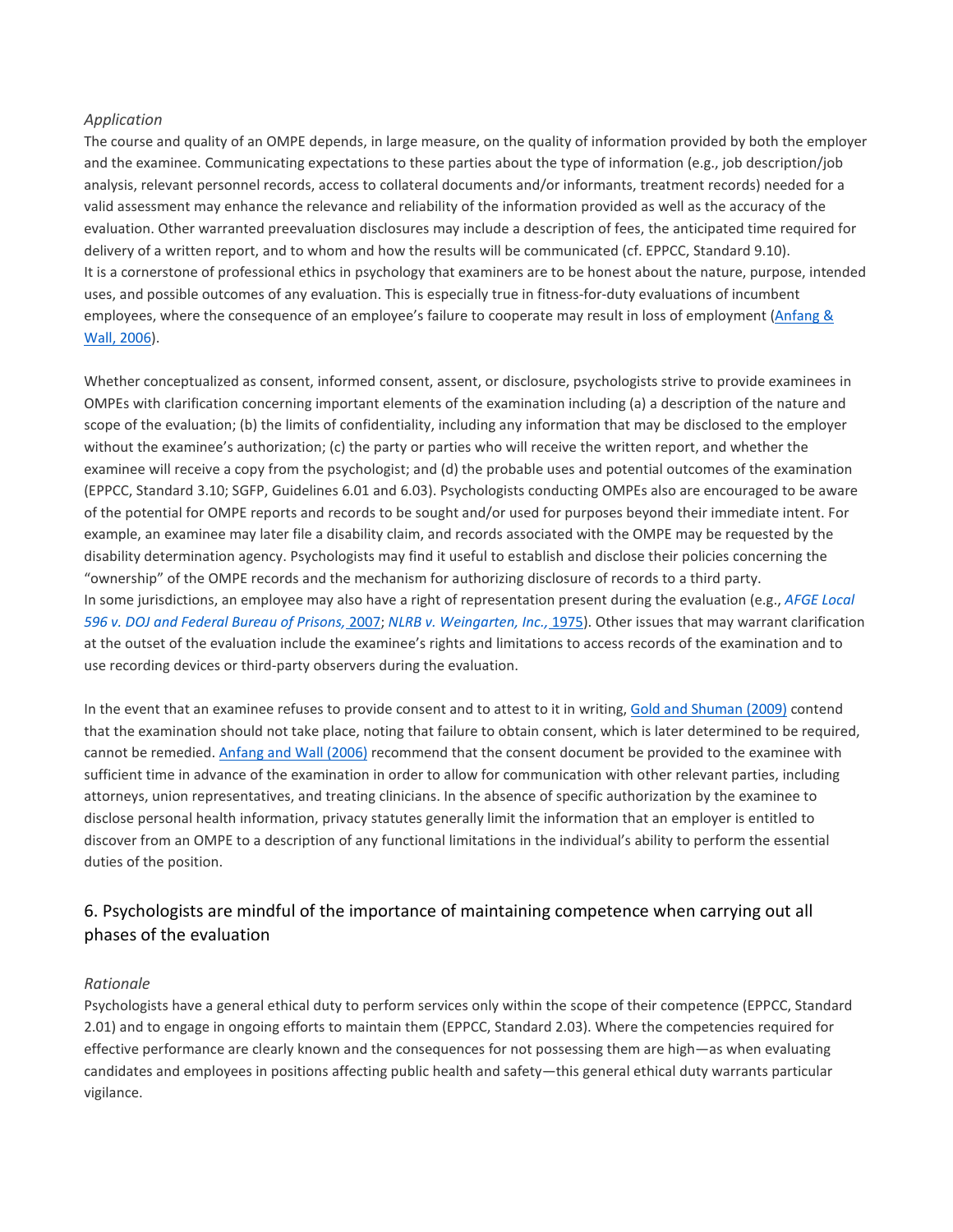The professional standard for establishing competence is sometimes specified by regulatory language that has been informed by professional standards of practice. For example, California law specifies that only psychologists meeting certain education and experience requirements can perform psychological evaluations of police candidates and officers [\(California](https://0-web-b-ebscohost-com.libus.csd.mu.edu/ehost/detail/detail?vid=2&sid=9a539f1c-8a6e-4f9c-a424-cd5738006448%40pdc-v-sessmgr01&bdata=JnNpdGU9ZWhvc3QtbGl2ZQ%3d%3d#c23) [Government](https://0-web-b-ebscohost-com.libus.csd.mu.edu/ehost/detail/detail?vid=2&sid=9a539f1c-8a6e-4f9c-a424-cd5738006448%40pdc-v-sessmgr01&bdata=JnNpdGU9ZWhvc3QtbGl2ZQ%3d%3d#c23) Code §1031 (2005)). In addition, California state regulations [\(California](https://0-web-b-ebscohost-com.libus.csd.mu.edu/ehost/detail/detail?vid=2&sid=9a539f1c-8a6e-4f9c-a424-cd5738006448%40pdc-v-sessmgr01&bdata=JnNpdGU9ZWhvc3QtbGl2ZQ%3d%3d#c24) Peace Officer Standards and Training [Commission](https://0-web-b-ebscohost-com.libus.csd.mu.edu/ehost/detail/detail?vid=2&sid=9a539f1c-8a6e-4f9c-a424-cd5738006448%40pdc-v-sessmgr01&bdata=JnNpdGU9ZWhvc3QtbGl2ZQ%3d%3d#c24) Regulation, 1955) impose an additional requirement that psychologists conducting these evaluations possess eight specific competencies, as identified by specialists who perform those evaluations. These minimum competencies range from gathering, analyzing, and integrating data from multiple domains (*assessment competence*) to knowing and applying professional practice standards and guidelines (*standards competence*). (See [Spilberg](https://0-web-b-ebscohost-com.libus.csd.mu.edu/ehost/detail/detail?vid=2&sid=9a539f1c-8a6e-4f9c-a424-cd5738006448%40pdc-v-sessmgr01&bdata=JnNpdGU9ZWhvc3QtbGl2ZQ%3d%3d#c87) & Corey, 2017, for a full discussion of how these competencies contribute to the ability to conduct these OMPEs.) Psychologists with limited experience conducting OMPEs are encouraged to seek appropriate training and/or consultation prior to independent practice.

Psychologists strive to familiarize themselves with state and federal employment law that is applicable to OMPEs (e.g., ADA, GINA). When appropriate, psychologists seek the counsel of legal professionals to gain further clarification of applicable statutes, case law, and regulations.

### Conducting an OMPE

### 7. Psychologists strive to ensure their impartiality when conducting occupationally mandated evaluations as well as when forming their opinions

#### *Rationale*

The referral sources in OMPEs are in a position to shape initial impressions and expectations about the examinee's psychological functioning, prior to the evaluation, through their selection and presentation of information about the examinee. Examinees also may be motivated to present themselves in a false or exaggerated way to optimize their own objectives. Because these evaluations frequently occur in contexts in which the referral source, the examinee, and collateral information sources (e.g., supervisors, coworkers, human resource personnel) have preexisting and complex relationships, often with competing interests and motives, psychologists who perform these evaluations consider the potential impact of these dynamics on the reliability of the information they receive. Psychologists conducting these evaluations endeavor at all times to maintain their impartiality such that they remain dispassionate advocates for their evidence-based findings and the job-relevant inferences to be drawn from them rather than for particular outcomes (see Guideline #5).

#### *Application*

Because of the potential for impression management among the parties involved in an OMPE, psychologists strive to utilize evaluation methods that seek to clarify this influence and weigh information cautiously. When communicating results of an evaluation, psychologists seek to acknowledge the limitations of their findings (APA, [2013\)](https://0-web-b-ebscohost-com.libus.csd.mu.edu/ehost/detail/detail?vid=2&sid=9a539f1c-8a6e-4f9c-a424-cd5738006448%40pdc-v-sessmgr01&bdata=JnNpdGU9ZWhvc3QtbGl2ZQ%3d%3d#c7).

Throughout the evaluation process, psychologists are encouraged to identify potential sources of bias that may affect the objectivity of their evaluations. The importance of maintaining objectivity is clearly stated in the EPPCC (APA, [2010\)](https://0-web-b-ebscohost-com.libus.csd.mu.edu/ehost/detail/detail?vid=2&sid=9a539f1c-8a6e-4f9c-a424-cd5738006448%40pdc-v-sessmgr01&bdata=JnNpdGU9ZWhvc3QtbGl2ZQ%3d%3d#c6), the AAPL [\(2005\),](https://0-web-b-ebscohost-com.libus.csd.mu.edu/ehost/detail/detail?vid=2&sid=9a539f1c-8a6e-4f9c-a424-cd5738006448%40pdc-v-sessmgr01&bdata=JnNpdGU9ZWhvc3QtbGl2ZQ%3d%3d#c3) and the SGFP. Nevertheless, research has shown that psychologists are not immune to the influence of bias (Borum, Otto, & [Golding,](https://0-web-b-ebscohost-com.libus.csd.mu.edu/ehost/detail/detail?vid=2&sid=9a539f1c-8a6e-4f9c-a424-cd5738006448%40pdc-v-sessmgr01&bdata=JnNpdGU9ZWhvc3QtbGl2ZQ%3d%3d#c16) 1993; [Faust,](https://0-web-b-ebscohost-com.libus.csd.mu.edu/ehost/detail/detail?vid=2&sid=9a539f1c-8a6e-4f9c-a424-cd5738006448%40pdc-v-sessmgr01&bdata=JnNpdGU9ZWhvc3QtbGl2ZQ%3d%3d#c45) 2012), regardless of years of experience (Grove, Zald, Lebow, Snitz, & [Nelson,](https://0-web-b-ebscohost-com.libus.csd.mu.edu/ehost/detail/detail?vid=2&sid=9a539f1c-8a6e-4f9c-a424-cd5738006448%40pdc-v-sessmgr01&bdata=JnNpdGU9ZWhvc3QtbGl2ZQ%3d%3d#c53) [2000;](https://0-web-b-ebscohost-com.libus.csd.mu.edu/ehost/detail/detail?vid=2&sid=9a539f1c-8a6e-4f9c-a424-cd5738006448%40pdc-v-sessmgr01&bdata=JnNpdGU9ZWhvc3QtbGl2ZQ%3d%3d#c53) Sladeczek, Dumont, Martel, & [Karagiannakis,](https://0-web-b-ebscohost-com.libus.csd.mu.edu/ehost/detail/detail?vid=2&sid=9a539f1c-8a6e-4f9c-a424-cd5738006448%40pdc-v-sessmgr01&bdata=JnNpdGU9ZWhvc3QtbGl2ZQ%3d%3d#c86) 2006). As such, psychologists strive to become familiar with the most common sources of bias that may affect their objectivity. Examples include anchoring bias (i.e., initial information may lead to the formation of impressions that are difficult to abandon), confirmatory bias (i.e., focusing on evidence that supports rather than disconfirms a hypothesis), allegiance effect (i.e., formation of opinions in favor of a particular party rather than on an objective evaluation of available evidence), and fundamental attribution error (i.e., attributing more weight to dispositional qualities rather than situational circumstances when assessing someone's behavior; [Borum](https://0-web-b-ebscohost-com.libus.csd.mu.edu/ehost/detail/detail?vid=2&sid=9a539f1c-8a6e-4f9c-a424-cd5738006448%40pdc-v-sessmgr01&bdata=JnNpdGU9ZWhvc3QtbGl2ZQ%3d%3d#c16) et al., 1993; [Faust,](https://0-web-b-ebscohost-com.libus.csd.mu.edu/ehost/detail/detail?vid=2&sid=9a539f1c-8a6e-4f9c-a424-cd5738006448%40pdc-v-sessmgr01&bdata=JnNpdGU9ZWhvc3QtbGl2ZQ%3d%3d#c45) [2012;](https://0-web-b-ebscohost-com.libus.csd.mu.edu/ehost/detail/detail?vid=2&sid=9a539f1c-8a6e-4f9c-a424-cd5738006448%40pdc-v-sessmgr01&bdata=JnNpdGU9ZWhvc3QtbGl2ZQ%3d%3d#c45) [Martinez,](https://0-web-b-ebscohost-com.libus.csd.mu.edu/ehost/detail/detail?vid=2&sid=9a539f1c-8a6e-4f9c-a424-cd5738006448%40pdc-v-sessmgr01&bdata=JnNpdGU9ZWhvc3QtbGl2ZQ%3d%3d#c64) 2014).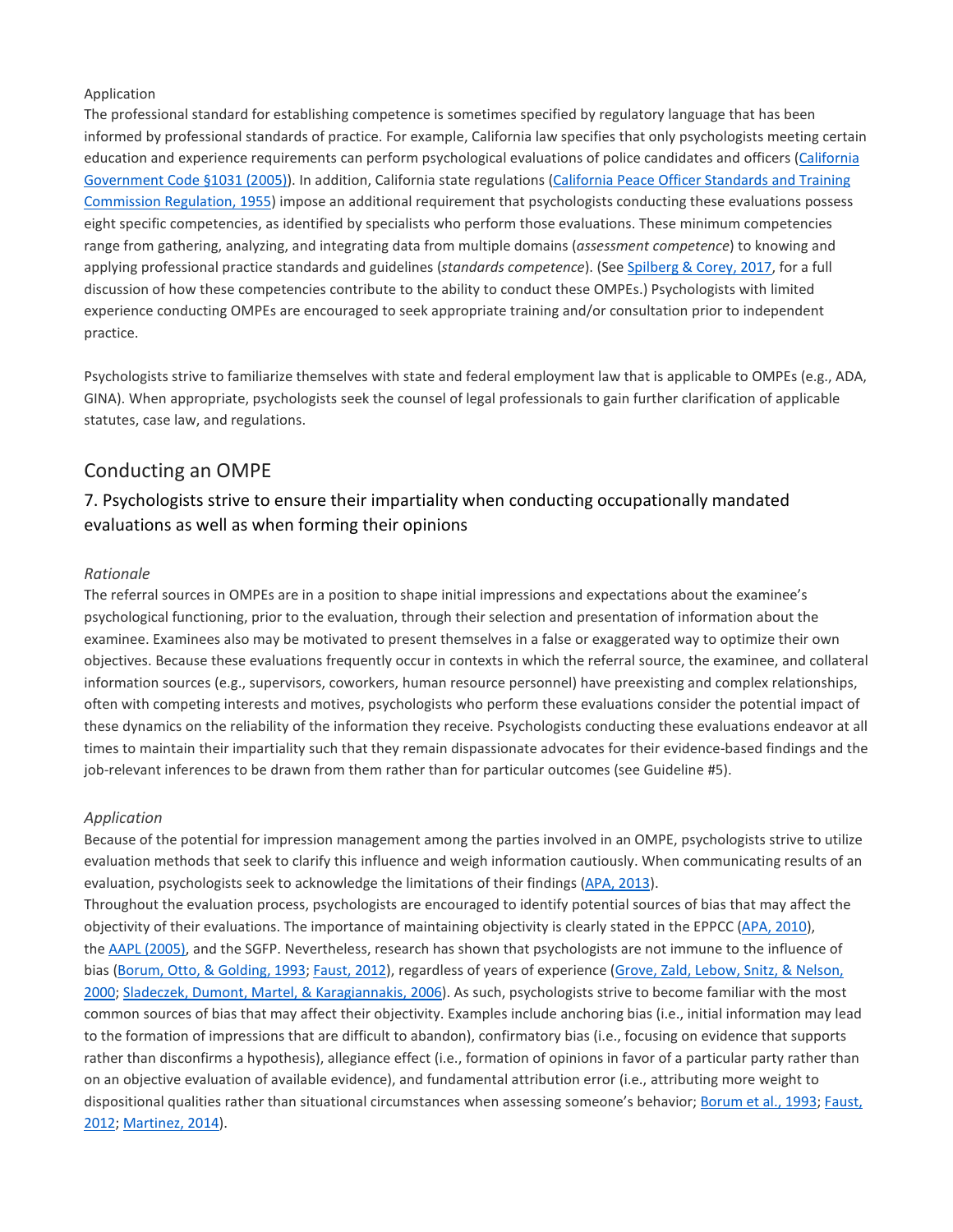In addition to identifying potential sources of bias, psychologists strive to acknowledge that awareness alone does not mitigate the effect of bias [\(Croskerry,](https://0-web-b-ebscohost-com.libus.csd.mu.edu/ehost/detail/detail?vid=2&sid=9a539f1c-8a6e-4f9c-a424-cd5738006448%40pdc-v-sessmgr01&bdata=JnNpdGU9ZWhvc3QtbGl2ZQ%3d%3d#c33) 2002; Rogers & [Shuman,](https://0-web-b-ebscohost-com.libus.csd.mu.edu/ehost/detail/detail?vid=2&sid=9a539f1c-8a6e-4f9c-a424-cd5738006448%40pdc-v-sessmgr01&bdata=JnNpdGU9ZWhvc3QtbGl2ZQ%3d%3d#c81) 2000). Therefore, psychologists are encouraged to participate in activities that increase awareness of personal bias (e.g., diversity training), to engage routinely in mitigation or correction strategies, and to self-monitor for patterns of biased decision making. Many of the corrective measures for managing bias rely upon systematic data gathering (e.g., structured interviews, psychological testing) and active consideration of alternative hypotheses prior to forming conclusions and recommendations (APA, [2013;](https://0-web-b-ebscohost-com.libus.csd.mu.edu/ehost/detail/detail?vid=2&sid=9a539f1c-8a6e-4f9c-a424-cd5738006448%40pdc-v-sessmgr01&bdata=JnNpdGU9ZWhvc3QtbGl2ZQ%3d%3d#c7) [Borum](https://0-web-b-ebscohost-com.libus.csd.mu.edu/ehost/detail/detail?vid=2&sid=9a539f1c-8a6e-4f9c-a424-cd5738006448%40pdc-v-sessmgr01&bdata=JnNpdGU9ZWhvc3QtbGl2ZQ%3d%3d#c16) et al., [1993;](https://0-web-b-ebscohost-com.libus.csd.mu.edu/ehost/detail/detail?vid=2&sid=9a539f1c-8a6e-4f9c-a424-cd5738006448%40pdc-v-sessmgr01&bdata=JnNpdGU9ZWhvc3QtbGl2ZQ%3d%3d#c16) [Martinez,](https://0-web-b-ebscohost-com.libus.csd.mu.edu/ehost/detail/detail?vid=2&sid=9a539f1c-8a6e-4f9c-a424-cd5738006448%40pdc-v-sessmgr01&bdata=JnNpdGU9ZWhvc3QtbGl2ZQ%3d%3d#c64) 2014). Through identifying potential sources of bias and engaging in corrective measures, psychologists strive to maintain objectivity and to reduce the potential influence of bias on their professional activities.

# 8. Psychologists seek to select and rely on assessment tools validated for use with a population appropriate to the evaluation

#### *Rationale*

OMPEs commonly rely upon various psychological tests and nontest data sources (e.g., third-party information, clinical interview) for probative information, and these data vary in their levels of reliability and validity. Failure to consider the validity and reliability of assessment findings prior to and over the course of an evaluation may increase the potential for inaccurate and inappropriate conclusions and recommendations. The *Standards for Educational and Psychological Testing* [\(AERA/APA/NCME,](https://0-web-b-ebscohost-com.libus.csd.mu.edu/ehost/detail/detail?vid=2&sid=9a539f1c-8a6e-4f9c-a424-cd5738006448%40pdc-v-sessmgr01&bdata=JnNpdGU9ZWhvc3QtbGl2ZQ%3d%3d#c4) 2014) describe validity and reliability considerations as "paramount" when selecting a psychological test (p. 152). Additionally, EPPCC Standard 9.02 requires that "psychologists administer, adapt, score, interpret, or use assessment techniques, interviews, tests, or instruments in a manner and for purposes that are appropriate in light of the research on or evidence of the usefulness and proper application of the techniques." The Standard further requires that "psychologists use assessment instruments whose validity and reliability have been established for use with members of the population tested." Finally, psychologists strive to ensure that assessment instruments used in conjunction with an OMPE, and their use of those instruments, conform to the "Uniform Guidelines on Employee Selection Procedures" ("Equal Employment Opportunity [Commission"](https://0-web-b-ebscohost-com.libus.csd.mu.edu/ehost/detail/detail?vid=2&sid=9a539f1c-8a6e-4f9c-a424-cd5738006448%40pdc-v-sessmgr01&bdata=JnNpdGU9ZWhvc3QtbGl2ZQ%3d%3d#c102) 1978) and the "Principles for the Validation and Use of Personnel Selection Procedures" [\(SIOP,](https://0-web-b-ebscohost-com.libus.csd.mu.edu/ehost/detail/detail?vid=2&sid=9a539f1c-8a6e-4f9c-a424-cd5738006448%40pdc-v-sessmgr01&bdata=JnNpdGU9ZWhvc3QtbGl2ZQ%3d%3d#c103) 2003).

#### *Application*

Psychologists conducting evaluations seek to select assessment tools that produce reliable data supporting valid inferences pertinent to the referral question(s). Reliability applied to psychological testing implies a precise estimate of the targeted construct; as applied to nontest information, it refers to accuracy. Data that are unreliable cannot be valid [\(AERA/APA/NCME,](https://0-web-b-ebscohost-com.libus.csd.mu.edu/ehost/detail/detail?vid=2&sid=9a539f1c-8a6e-4f9c-a424-cd5738006448%40pdc-v-sessmgr01&bdata=JnNpdGU9ZWhvc3QtbGl2ZQ%3d%3d#c4) 2014), but reliability alone is insufficient to establish that inferences drawn from the test score, behavioral observation, and so forth are valid. Evidence of validity derives from findings of a meaningful association between the datum and the inference (Ebel, [1961\)](https://0-web-b-ebscohost-com.libus.csd.mu.edu/ehost/detail/detail?vid=2&sid=9a539f1c-8a6e-4f9c-a424-cd5738006448%40pdc-v-sessmgr01&bdata=JnNpdGU9ZWhvc3QtbGl2ZQ%3d%3d#c35). Valid inferences of a test score also require that the test be appropriate to the purpose for which it is being used [\(AERA/APA/NCME,](https://0-web-b-ebscohost-com.libus.csd.mu.edu/ehost/detail/detail?vid=2&sid=9a539f1c-8a6e-4f9c-a424-cd5738006448%40pdc-v-sessmgr01&bdata=JnNpdGU9ZWhvc3QtbGl2ZQ%3d%3d#c4) 2014).

### 9. Psychologists endeavor to recognize individual and group differences and the importance of practicing with cultural competence

#### *Rationale*

It is an ethical standard that, when interpreting assessment results, including automated interpretations, psychologists take into account the purpose of the assessment as well as the various test factors, test-taking abilities, and other characteristics of the person being assessed, such as situational, personal, linguistic, and cultural differences, that might affect psychologists' judgments or reduce the accuracy of their interpretations [\(AERA/APA/NCME,](https://0-web-b-ebscohost-com.libus.csd.mu.edu/ehost/detail/detail?vid=2&sid=9a539f1c-8a6e-4f9c-a424-cd5738006448%40pdc-v-sessmgr01&bdata=JnNpdGU9ZWhvc3QtbGl2ZQ%3d%3d#c4) 2014; EPPCC, Standard 9.06).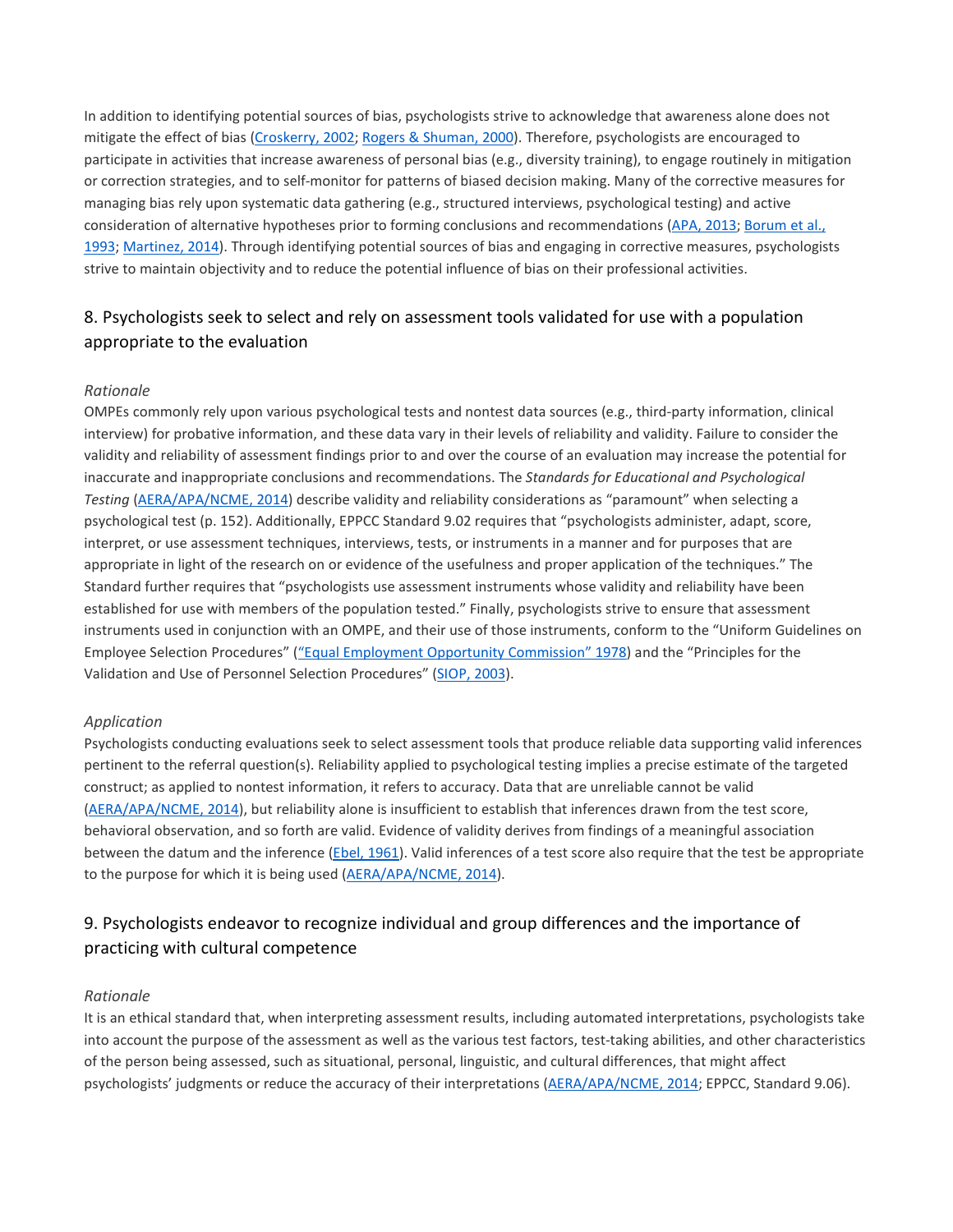Psychologists are encouraged to consider how the OMPE may be affected by cultural differences between the psychologist and examinee [\(Butcher,](https://0-web-b-ebscohost-com.libus.csd.mu.edu/ehost/detail/detail?vid=2&sid=9a539f1c-8a6e-4f9c-a424-cd5738006448%40pdc-v-sessmgr01&bdata=JnNpdGU9ZWhvc3QtbGl2ZQ%3d%3d#c22) Nezami, & Exner, 1998). If cultural factors associated with an examinee fall outside a psychologist's boundary of competence, the psychologist is encouraged to seek education, training, consultation, or supervision prior to performing the OMPE. In the absence of these remedies, psychologists are urged to decline the evaluation until competency is acquired. When communicating the results of an OMPE, psychologists strive to consider whether an examinee's cultural background may affect evaluation findings. Psychologists also are encouraged to note any significant limitations of their interpretations based on a consideration of situational, personal, linguistic, socioeconomic, and cultural differences.

# 10. Psychologists strive to use multiple sources of relevant and reliable information collected according to established principles and methods

#### *Rationale*

OMPEs typically involve the administration of psychological testing, an individual interview of the examinee, and a review of relevant historical information (e.g., background investigation), and they sometimes also include collateral interviews [\(Heilbrun](https://0-web-b-ebscohost-com.libus.csd.mu.edu/ehost/detail/detail?vid=2&sid=9a539f1c-8a6e-4f9c-a424-cd5738006448%40pdc-v-sessmgr01&bdata=JnNpdGU9ZWhvc3QtbGl2ZQ%3d%3d#c58) et al., 2009; Meloy & [Hoffman,](https://0-web-b-ebscohost-com.libus.csd.mu.edu/ehost/detail/detail?vid=2&sid=9a539f1c-8a6e-4f9c-a424-cd5738006448%40pdc-v-sessmgr01&bdata=JnNpdGU9ZWhvc3QtbGl2ZQ%3d%3d#c66) 2014). In general, psychologists avoid relying on only one source of information and seek to corroborate information whenever possible [\(AERA/APA/NCME,](https://0-web-b-ebscohost-com.libus.csd.mu.edu/ehost/detail/detail?vid=2&sid=9a539f1c-8a6e-4f9c-a424-cd5738006448%40pdc-v-sessmgr01&bdata=JnNpdGU9ZWhvc3QtbGl2ZQ%3d%3d#c4) 2014). Failure to seek out multiple sources of information may compromise the reliability of OMPE findings, especially in high-stakes evaluations in which there is incentive to distort information deliberately [\(Melton](https://0-web-b-ebscohost-com.libus.csd.mu.edu/ehost/detail/detail?vid=2&sid=9a539f1c-8a6e-4f9c-a424-cd5738006448%40pdc-v-sessmgr01&bdata=JnNpdGU9ZWhvc3QtbGl2ZQ%3d%3d#c67) et al., 2007). During workplace safety assessments, gathering and considering information from several collateral sources (e.g., coworker and supervisor interviews, background check of examinee) is considered essential (Meloy & [Hoffman,](https://0-web-b-ebscohost-com.libus.csd.mu.edu/ehost/detail/detail?vid=2&sid=9a539f1c-8a6e-4f9c-a424-cd5738006448%40pdc-v-sessmgr01&bdata=JnNpdGU9ZWhvc3QtbGl2ZQ%3d%3d#c66) 2014), although redundant test measures are best justified by their contribution of precision, breadth, and incremental validity. When integrating data from multiple sources, psychologists strive to give preferential weight to relevant data with the highest known reliability and validity [\(Spilberg](https://0-web-b-ebscohost-com.libus.csd.mu.edu/ehost/detail/detail?vid=2&sid=9a539f1c-8a6e-4f9c-a424-cd5738006448%40pdc-v-sessmgr01&bdata=JnNpdGU9ZWhvc3QtbGl2ZQ%3d%3d#c87) & Corey, 2017).

#### *Application*

Psychologists seek to gather information from more than a single source for corroboration. During the process of selecting sources of information, psychologists attempt to consider whether the source is relevant to the OMPE referral question(s) and is reliable and valid for the purposes it is being used. For example, psychologists seek to consider how an examinee's or collateral informant's motivations may affect the reliability of information obtained. When uncorroborated or limited information is involved in an OMPE, psychologists strive to identify the information as such and provide any associated strengths and limitations. Psychologists are encouraged to consider the influence of impression management on an examinee's presentation, including the possibility of overreporting and/or underreporting (SGFP, Guideline 10.02; [Rogers,](https://0-web-b-ebscohost-com.libus.csd.mu.edu/ehost/detail/detail?vid=2&sid=9a539f1c-8a6e-4f9c-a424-cd5738006448%40pdc-v-sessmgr01&bdata=JnNpdGU9ZWhvc3QtbGl2ZQ%3d%3d#c80) [2008;](https://0-web-b-ebscohost-com.libus.csd.mu.edu/ehost/detail/detail?vid=2&sid=9a539f1c-8a6e-4f9c-a424-cd5738006448%40pdc-v-sessmgr01&bdata=JnNpdGU9ZWhvc3QtbGl2ZQ%3d%3d#c80) [Young,](https://0-web-b-ebscohost-com.libus.csd.mu.edu/ehost/detail/detail?vid=2&sid=9a539f1c-8a6e-4f9c-a424-cd5738006448%40pdc-v-sessmgr01&bdata=JnNpdGU9ZWhvc3QtbGl2ZQ%3d%3d#c94) 2014).

Reviewing evaluation and treatment records from other providers generally provides information that enhances reliability and validity of findings, particularly those pertaining to diagnosis, symptom nature and course, and compliance with and responsiveness to treatment [\(Pinals](https://0-web-b-ebscohost-com.libus.csd.mu.edu/ehost/detail/detail?vid=2&sid=9a539f1c-8a6e-4f9c-a424-cd5738006448%40pdc-v-sessmgr01&bdata=JnNpdGU9ZWhvc3QtbGl2ZQ%3d%3d#c78) & Price, 2013). Obtaining such records, however, may be contested by the examinee and may require employer and/or legal mediation to remedy [\(Corey,](https://0-web-b-ebscohost-com.libus.csd.mu.edu/ehost/detail/detail?vid=2&sid=9a539f1c-8a6e-4f9c-a424-cd5738006448%40pdc-v-sessmgr01&bdata=JnNpdGU9ZWhvc3QtbGl2ZQ%3d%3d#c30) 2011).

### Communicating OMPE Findings

# 11. Psychologists strive to provide opinions and make recommendations that are directly relevant to the referral question(s)

#### *Rationale*

Psychologists necessarily gather private information when conducting OMPEs, but consistent with ethical standards, they "include in written and oral reports and consultations, only information germane to the purpose for which the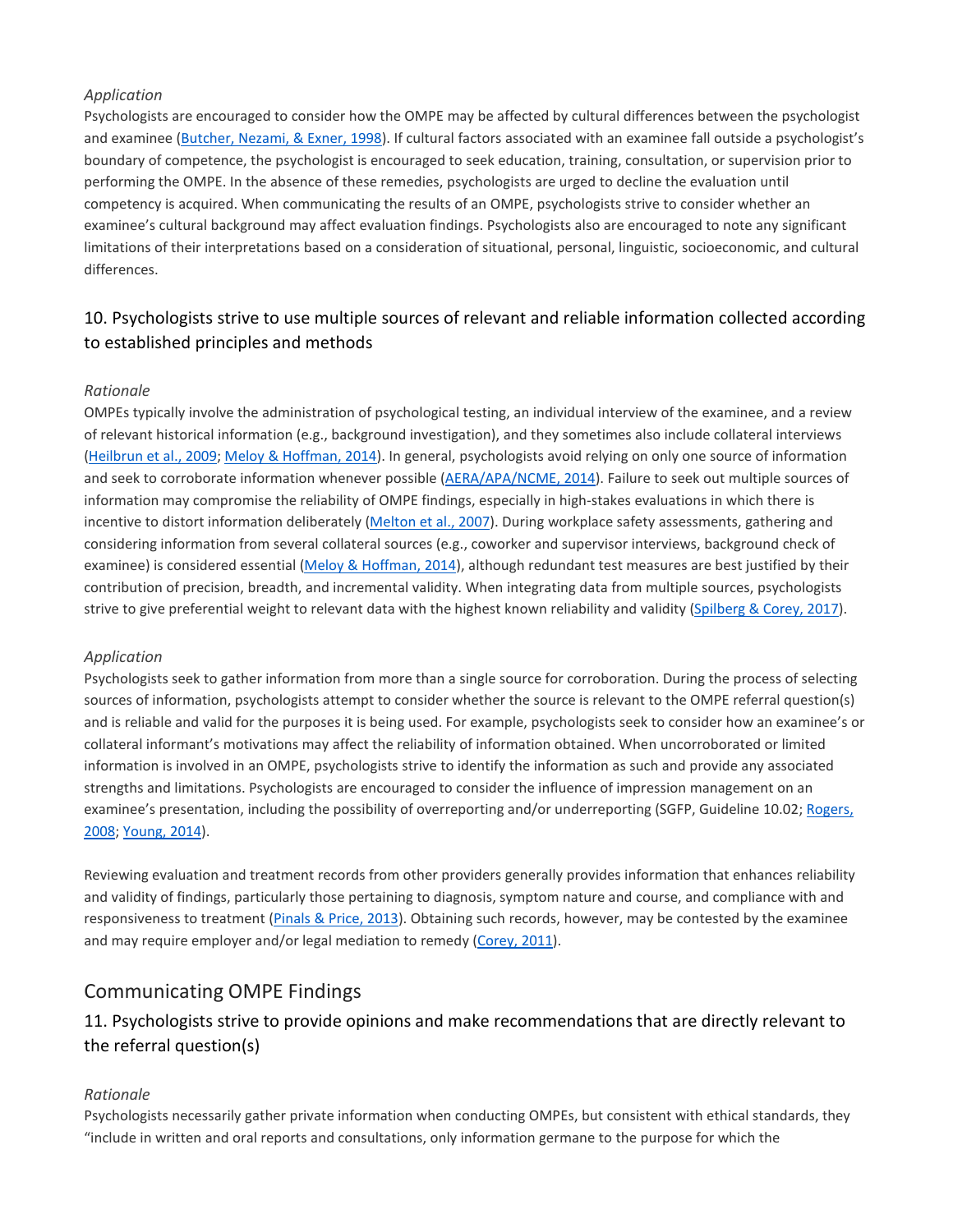communication is made" (EPPCC, Standard 4.04). When determining what information will be required to be disclosed in order to satisfy the purpose of the evaluation, psychologists are encouraged to rely upon the referral question(s) for guidance. Psychologists also strive to base the opinions contained in their recommendations, reports, and diagnostic or evaluative statements on information and techniques sufficient to substantiate their findings (EPPCC, Standard 9.01[a]).

#### *Application*

It is routine in psychological assessments to acquire information about an individual's developmental and family history, emotional and interpersonal functioning, history of compliance with social and occupational rules, substance use, and other private domains of life, but disclosure of this information to the employer is warranted only in the service of answering the referral question(s). On those matters about which the employer or other referring party is entitled to receive findings, opinions and/or recommendations, such as the functional work limitations of an employee with a job-impairing mental health disorder (e.g., *[Pettus](https://0-web-b-ebscohost-com.libus.csd.mu.edu/ehost/detail/detail?vid=2&sid=9a539f1c-8a6e-4f9c-a424-cd5738006448%40pdc-v-sessmgr01&bdata=JnNpdGU9ZWhvc3QtbGl2ZQ%3d%3d#c76) v. Cole,* 1996), care should be taken to limit the disclosure of confidential information, avoid the disclosure of nonrelevant private information, and insure that all opinions and findings are adequately supported by the evidence.

### 12. Psychologists seek to document the bases for their opinion(s) in language that is clear and appropriate to the targeted audience

#### *Rationale*

The quality of the evaluation report is often the most tangible and visible measure of a psychologist's professionalism [\(Appelbaum,](https://0-web-b-ebscohost-com.libus.csd.mu.edu/ehost/detail/detail?vid=2&sid=9a539f1c-8a6e-4f9c-a424-cd5738006448%40pdc-v-sessmgr01&bdata=JnNpdGU9ZWhvc3QtbGl2ZQ%3d%3d#c13) 2010). Reports that contain jargon, misspellings, carelessness, unnecessary repetitions, overly dense writing, and poorly reasoned opinions not only obscure the findings of an OMPE but also suggest poor quality opinions [\(Otto,](https://0-web-b-ebscohost-com.libus.csd.mu.edu/ehost/detail/detail?vid=2&sid=9a539f1c-8a6e-4f9c-a424-cd5738006448%40pdc-v-sessmgr01&bdata=JnNpdGU9ZWhvc3QtbGl2ZQ%3d%3d#c74) DeMier, & [Boccaccini,](https://0-web-b-ebscohost-com.libus.csd.mu.edu/ehost/detail/detail?vid=2&sid=9a539f1c-8a6e-4f9c-a424-cd5738006448%40pdc-v-sessmgr01&bdata=JnNpdGU9ZWhvc3QtbGl2ZQ%3d%3d#c74) 2014). The EPPCC requires psychologists to take reasonable steps to ensure that their conclusions, evidence, opinions, and other professional findings are communicated in a manner that promotes understanding and avoids deception (EPPCC, Standard 5.01).

#### *Application*

Psychologists strive to minimize jargon when communicating their conclusions, evidence, opinions, or other professional findings. For example, rather than stating an examinee was "oriented times four," a psychologist may state that the examinee was aware of his identity, his location, the time and day, and the reason for the evaluation. When using technical terms, psychologists seek to explain them in a manner easily understood by the target audience. Psychologists are encouraged to appreciate that the target audience of OMPE findings and conclusions may not be familiar with psychological assessment terms and methods.

Given the high stakes of OMPEs, psychologists are encouraged to recognize the importance of documentation throughout the evaluation process (SGFP, Guideline 10.06). This may include, but is not limited to, notes about conversations with the hiring agency or referral party, interview notes, assessment and test data, scoring reports and interpretations, and all other records that were created or exchanged throughout the OMPE process. Psychologists strive to understand that the basis for conclusions may be scrutinized by others (e.g., referring party, adjudicator).

Psychologists strive to link their conclusions and recommendations specifically to the referral question(s) and job-analytic information. Psychologists are also encouraged to provide adequate support for each opinion generated. Through this process, psychologists are better able to communicate to the target audience how results and conclusions were reached, and they optimize accountability for the process they followed in coming to their conclusions (Brtek & [Motowidlo,](https://0-web-b-ebscohost-com.libus.csd.mu.edu/ehost/detail/detail?vid=2&sid=9a539f1c-8a6e-4f9c-a424-cd5738006448%40pdc-v-sessmgr01&bdata=JnNpdGU9ZWhvc3QtbGl2ZQ%3d%3d#c19) 2002). In exceptional cases, a psychologist may obtain new information that potentially alters or mitigates a previously communicated opinion. If, after evaluating the reliability and relevance of this information, the psychologist determines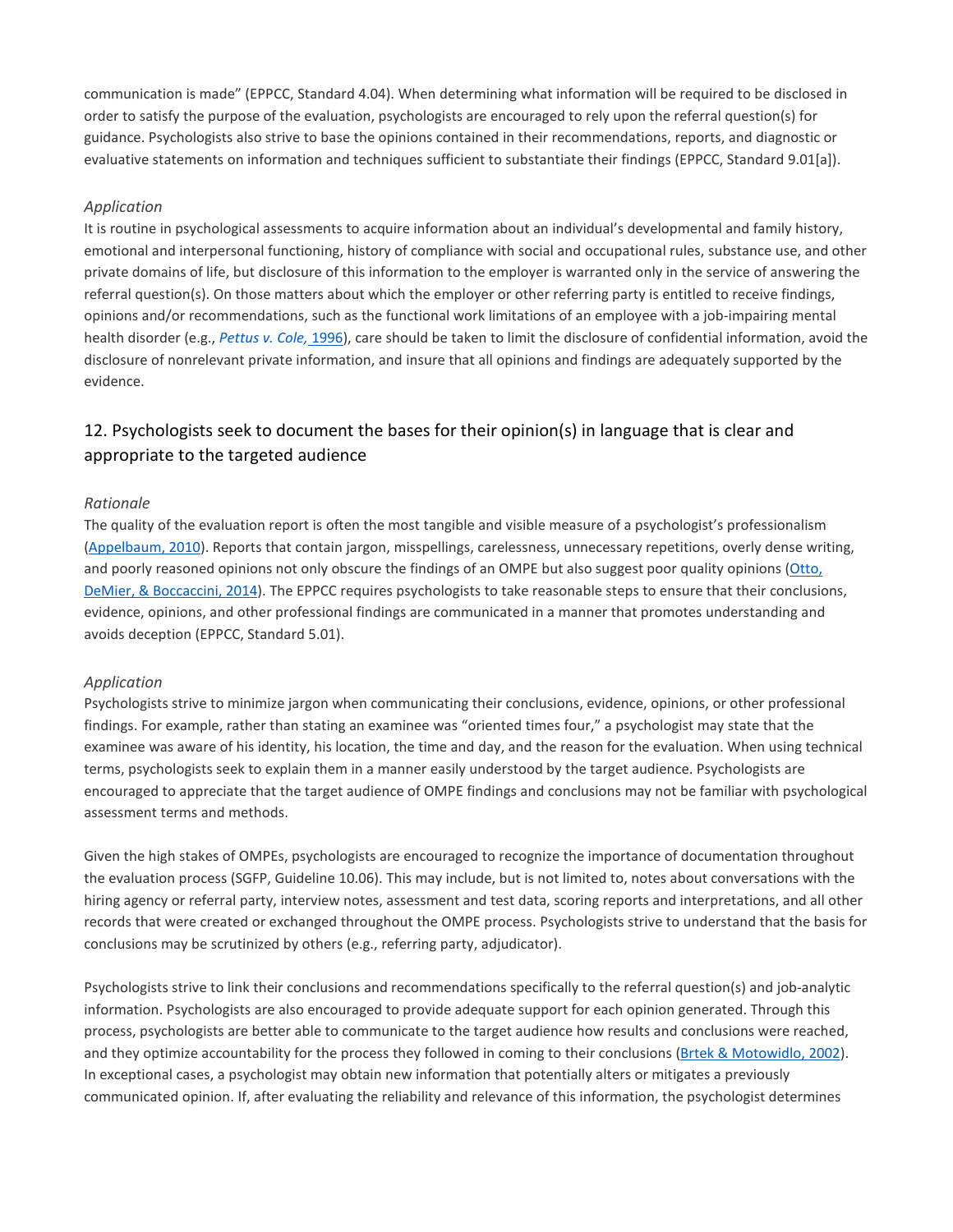that the new information justifies modifying the original opinion, the psychologist strives to clearly document the rationale for the revision, including within any revised or supplementary written report.

## 13. When the referral source or another party is responsible for determining the ultimate issue in a referral, psychologists strive to educate and inform rather than answer the ultimate issue

#### *Rationale*

Except in instances where the psychologist's determination of an individual's job suitability or fitness is established by law, regulation, or policy (e.g., CA Government Code § 1031[f]), employers ordinarily retain the ultimate authority for making employment decisions. As such, the psychologist's role is often limited to aiding the decision maker in understanding the issues relevant to the decision.

#### *Application*

Psychologists who conduct OMPEs may be asked to opine on ultimate employment issues, including suitability for employment or special duties, fitness for duty, or direct threat. Psychologists strive to be mindful of the influence they may have on employment decisions that are properly made by employers or other referring entities, as well as the pressure sometimes exerted on psychologists to make such decisions unilaterally. As such, it is recommended that psychologists, in advance of the evaluation, clarify the referral question(s) with the referral source (as described in Guideline #2) and discuss their respective roles in addressing them. Similarly, when communicating findings, results, and recommendations of OMPEs, psychologists strive to clarify the rationale upon which their results and conclusions are based, in order to allow the employer or other referring entity sufficient information to make employment decisions, unless prohibited from doing so by law (e.g., *[Pettus](https://0-web-b-ebscohost-com.libus.csd.mu.edu/ehost/detail/detail?vid=2&sid=9a539f1c-8a6e-4f9c-a424-cd5738006448%40pdc-v-sessmgr01&bdata=JnNpdGU9ZWhvc3QtbGl2ZQ%3d%3d#c76) v. Cole,* 1996), collective bargaining agreement, or institutional policy.

### [Footnotes](https://0-web-b-ebscohost-com.libus.csd.mu.edu/ehost/detail/detail?vid=2&sid=9a539f1c-8a6e-4f9c-a424-cd5738006448%40pdc-v-sessmgr01&bdata=JnNpdGU9ZWhvc3QtbGl2ZQ%3d%3d#toc)

- [1](https://0-web-b-ebscohost-com.libus.csd.mu.edu/ehost/detail/detail?vid=2&sid=9a539f1c-8a6e-4f9c-a424-cd5738006448%40pdc-v-sessmgr01&bdata=JnNpdGU9ZWhvc3QtbGl2ZQ%3d%3d#b-fn1) Reference to "clinical evaluations" versus "nonclinical evaluations" is intended to reflect the legal distinction between "medical" examinations or inquiries and procedures or tests that generally are not considered medical examinations. This use of "clinical evaluations" is consistent with the concept of "medical examinations" under the Americans with Disabilities Act (ADA, [1991\)](https://0-web-b-ebscohost-com.libus.csd.mu.edu/ehost/detail/detail?vid=2&sid=9a539f1c-8a6e-4f9c-a424-cd5738006448%40pdc-v-sessmgr01&bdata=JnNpdGU9ZWhvc3QtbGl2ZQ%3d%3d#c10), in that both terms denote any procedure or test that seeks information about an individual's physical or mental impairments or health and includes, but is not limited to, psychological tests that are designed to identify a mental disorder or impairment. In contrast, psychological tests that measure only personality traits such as honesty, preferences, and habits would not be considered a medical examination (Equal [Employment](https://0-web-b-ebscohost-com.libus.csd.mu.edu/ehost/detail/detail?vid=2&sid=9a539f1c-8a6e-4f9c-a424-cd5738006448%40pdc-v-sessmgr01&bdata=JnNpdGU9ZWhvc3QtbGl2ZQ%3d%3d#c40) Opportunity Commission [EEOC], 2000, at Question 2).
- [2](https://0-web-b-ebscohost-com.libus.csd.mu.edu/ehost/detail/detail?vid=2&sid=9a539f1c-8a6e-4f9c-a424-cd5738006448%40pdc-v-sessmgr01&bdata=JnNpdGU9ZWhvc3QtbGl2ZQ%3d%3d#b-fn2) The use of the term "occupationally mandated psychological evaluations" (OMPEs) throughout this document is intended to refer only to clinical evaluations and other medical examinations and inquiries (see Footnote 1).

# [References](https://0-web-b-ebscohost-com.libus.csd.mu.edu/ehost/detail/detail?vid=2&sid=9a539f1c-8a6e-4f9c-a424-cd5738006448%40pdc-v-sessmgr01&bdata=JnNpdGU9ZWhvc3QtbGl2ZQ%3d%3d#toc)

Adler, D. A., McLaughlin, T. J., Rogers, W. H., Chang, H., Lapitsky, L., & Lerner, D. (2006). Job performance deficits due to depression. *The American Journal of Psychiatry*, *163*, 1569–1576. 10.1176/ajp.2006.163.9.1569

*AFGE Local 596 v. DOJ and Federal Bureau of Prisons, F. C. C. Coleman, FL*, Grievance 06–540891 (Sherman, 2007).

- American Academy of Psychiatry and the Law (AAPL). (2005). *Ethics guidelines for the practice of forensic psychiatry*. Bloomfield, CT: Author. Retrieved from <http://www.aapl.org/ethics.htm>
- American Educational Research Association, American Psychological Association, & National Council on Measurement in Education (AERA/APA/NCME). (2014). *Standards for educational and psychological testing*. Washington, DC: American Educational Research Association.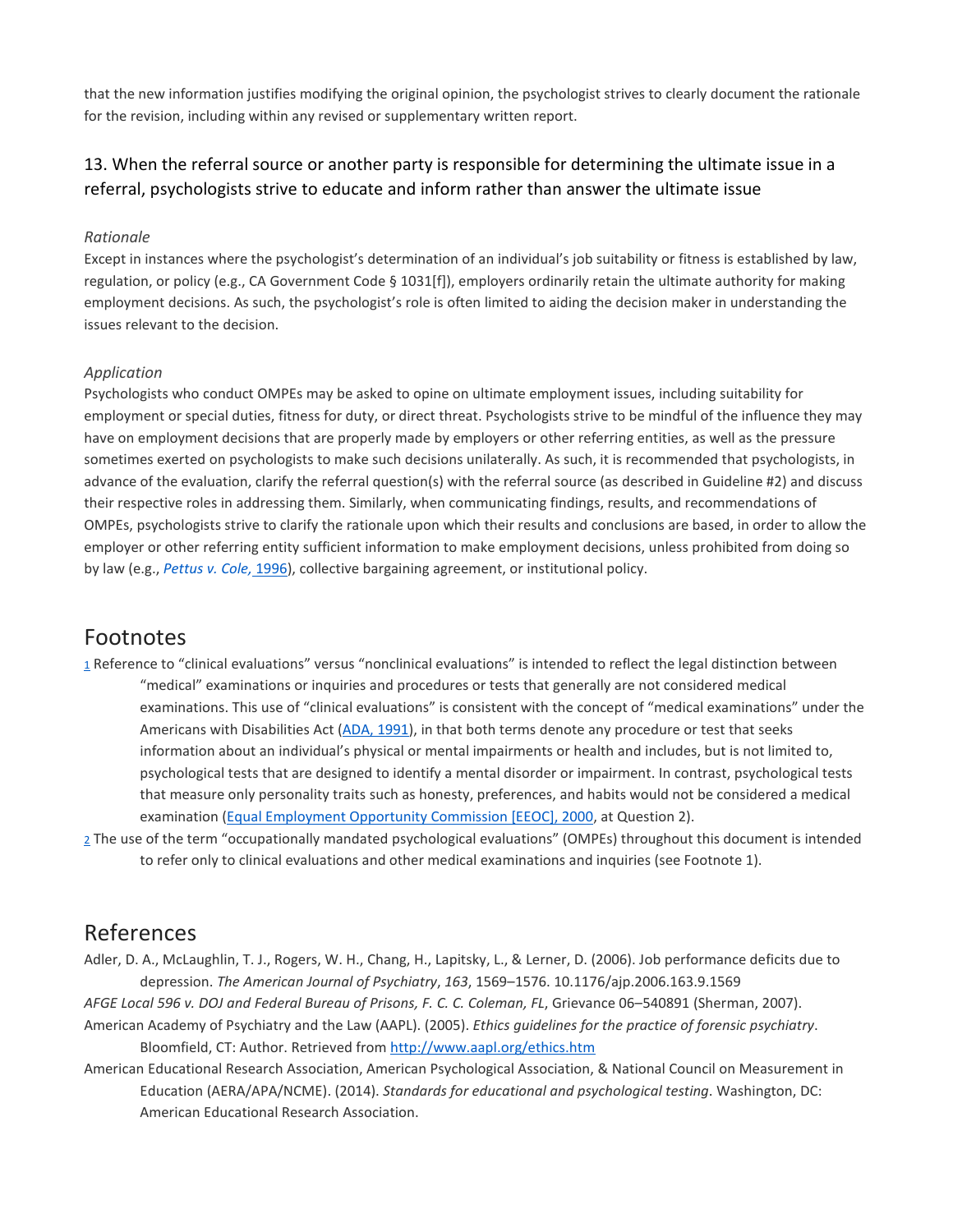American Psychological Association (APA). (2007). Record keeping guidelines. *American Psychologist*, *62*, 993–1004. 10.1037/0003-066X.62.9.993

- American Psychological Association (APA). (2010). *Ethical standards and code of conduct (2002, Amended June 1, 2010)*. Retrieved from <http://0-www.apa.org.libus.csd.mu.edu/ethics/code/index.aspx>
- American Psychological Association (APA). (2013). Specialty guidelines for forensic psychology. *American Psychologist*, *68*, 7–19. 10.1037/a0029889
- American Psychological Association (APA). (2015). Professional practice guidelines: Guidance for developers and users. *American Psychologist*, *70*, 823–831. 10.1037/a0039644

*Americans With Disabilities Act (ADA) Amendments Act of (2009)*. 2008. Pub. L, 110–325.

Americans With Disabilities (ADA) Act of 1990, 42 US.C. §12101 et seq. Pub. L. No. 101-336, §2, 104 Stat. 328 (1991).

- Anfang, S. A., Faulkner, L. R., Fromson, J. A., & Gendel, M. H. (2005). The American Psychiatric Association's resource document on guidelines for psychiatric fitness-for-duty evaluations of physicians. *Journal of the American Academy of Psychiatry and the Law*, *33*, 85–88.
- Anfang, S. A., & Wall, B. W. (2006). Psychiatric fitness-for-duty evaluations. *Psychiatric Clinics of North America*, *29*, 675– 693. 10.1016/j.psc.2006.04.009
- Appelbaum, K. L. (2010). Commentary: The art of forensic report writing. *Journal of the American Academy of Psychiatry and the Law*, *38*, 43–45.
- *Barnett v. U.S. Air, Inc., 228 F. 3d 1105* (9th Cir.2000).
- *Bonsignore v. City of New York, 521 F. Supp. 394* (S. D. N. Y.1981).
- Borum, R., Otto, R., & Golding, S. (1993). Improving clinical judgment and decision making in forensic evaluation. *Journal of Psychiatry & Law*, *21*, 35–76.
- *Brown v. Sandy City Appeal Board, 2014 UT App 158*.

*Brownfield v. City of Yakima, 612 F. 3d 1140, 2010 U.S. App. Lexis 15324*(9th Cir.2010).

- Brtek, M. D., & Motowidlo, S. J. (2002). Effects of procedure and outcome accountability on interview validity. *Journal of Applied Psychology*, *87*, 185–191. 10.1037/0021-9010.87.1.185
- Budd, F., & Harvey, S. (2006). Military fitness for duty evaluations. In C.Kennedy & E.Zillmer (Eds.), *Military psychology: Operational and clinical applications* (pp. 35–60). New York, NY: Guilford Press.
- Bureau of Justice Statistics. (2010). *Local Police Departments, 2007*. Washington, DC: Author.
- Butcher, J. N., Nezami, E., & Exner, J. (1998). Psychological assessment of people in diverse cultures. In S. S.Kazarian & D. R.Evans (Eds.), *Cultural clinical psychology: Theory, research, and practice* (pp. 61–105). New York, NY: Oxford University Press.
- *California Government Code §1031* (2005).
- California Peace Officer Standards and Training Commission. (2009). *Commission Regulation 1955: Psychological evaluation, peace officer*. Sacramento, CA: Author.
- Cascio, W. F., & Aguinis, H. (2010). *Applied psychology in human resource management* (7th ed.). Essex, UK: Pearson Higher Education.
- *Civil Rights Act of 1964, Title, V. I. I., Pub. L. 88–352 (78 Stat. 241)* (1964).
- *Civil Rights Act of 1991, Pub. L. 102–166* (1991).
- Committee on Legal Issues. (2016). Strategies for private practitioners coping with subpoenas or compelled testimony for client/patient records or test data or test materials. *Professional Psychology: Research and Practice*, *47*, 1–11. 10.1037/pro0000063
- *Conroy v. New York Department of Correctional Services, 333 F. 3d 88* (2d Cir.,2003).
- *Conte v. Horcher, 365 N.E. 2d 567* (Ill. App.1977).
- Corey, D. M. (2011). Principles of fitness-for-duty evaluations for police psychologists. In J.Kitaeff (Ed.), *Handbook of police psychology* (pp. 263–293). New York, NY: Routledge Psychology Press.
- Corey, D. M., & Borum, R. (2013). Forensic assessment for high-risk occupations. In R. K.Otto & I. B.Weiner (Eds.), *Forensic psychology* (2nd ed., Vol. *11*, pp. 246–270). Hoboken, NJ: Wiley.
- *Crandall v. Michaud*, 603 So. 2d 637, 637 (Fla.1992).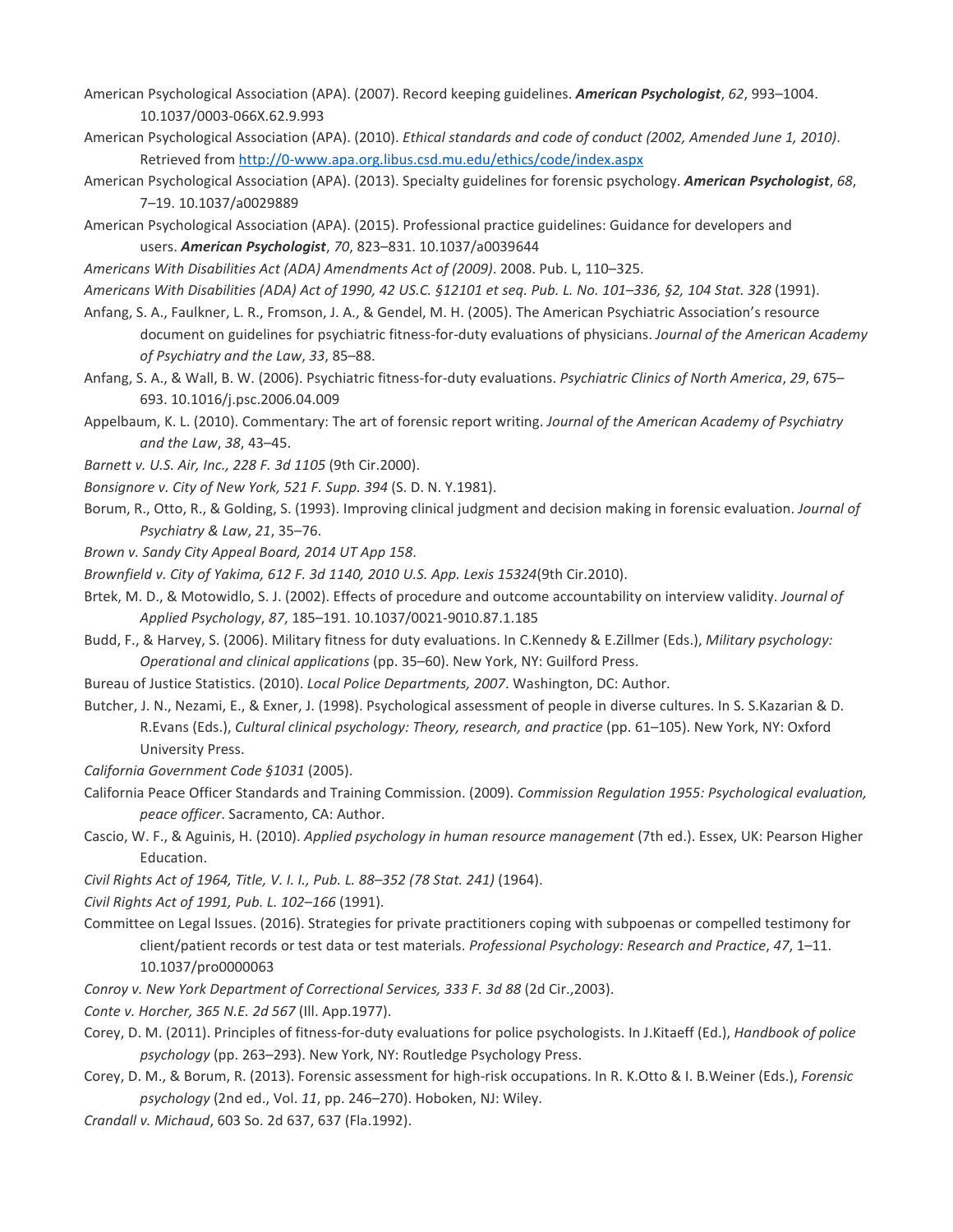Croskerry, P. (2002). Achieving quality in clinical decision making: Cognitive strategies and detection of bias. *Academic Emergency Medicine Journal*, *9*, 1184–1204. 10.1111/j.1553-2712.2002.tb01574.x

- Ebel, R. L. (1961). Must all tests be valid?*American Psychologist*, *16*, 640–647. 10.1037/h0045478
- *EEOC v. U.S. Steel Corp.*, No. 10–1248 (W. D. Pa. Feb. 20, 2013).
- *Elkins v. Syken*, 672 So. 2d 517 (Fla.1996).
- Equal Employment Opportunity Commission, Civil Service Commission U.S. Department of Labor U.S. Department of Justice. (1978). Uniform guidelines on employee selection procedures. *Federal Register*, *43*, 38290–39315.
- Equal Employment Opportunity Commission (EEOC). (1991a). Equal employment opportunity for individuals with disabilities: Final rule, 55(44). *Federal Register (1991)*.
- Equal Employment Opportunity Commission (EEOC). (1991b). *Regulations to implement the equal employment provisions of the Americans with Disabilities Act, Title 29, Subtitle B, chap. XIV, Pt. 1630*.
- Equal Employment Opportunity Commission (EEOC). (1995). *ADA enforcement guidance: Preemployment disability-related questions and medical examinations: Compliance manual* (Vol. *II*, Sect. 902, No. 915.002). Washington, DC: Author.
- Equal Employment Opportunity Commission (EEOC). (1997). *EEOC enforcement guidance on the Americans with Disabilities Act and psychiatric disabilities: Compliance manual* (Vol. *II*, Sect. 902, No. 915.002). Washington, DC: Author.
- Equal Employment Opportunity Commission (EEOC). (2000). *Enforcement guidance on disability-related inquiries and medical examinations of employees under the Americans with Disabilities Act: Compliance manual* (Vol. *II*, Sect. 902, No. 915.002). Washington, DC: Author.
- Equal Employment Opportunity Commission (EEOC). (2002, October29). *ADA technical assistance manual: January 1992*. (Publication EEOC-M-1A, Addendum).
- Equal Employment Opportunity Commission (EEOC). (2008). *The Americans with Disabilities Act: Applying performance and conduct standards to employees with disabilities*. Retrieved from [www.eeoc.gov/facts/performance-conduct.html](http://www.eeoc.gov/facts/performance-conduct.html)
- Equal Employment Opportunity Commission (EEOC). (2010). *Regulations under the Genetic Information Nondiscrimination Act of 2008 (Final Rule). 29 C. F. R. 1635, 75 FR 68912*.
- Faust, D. (2012). *Coping with psychiatric and psychological testimony* (6th ed.). New York, NY: Oxford University Press.
- Finlayson, A. J. R., Dietrich, M. S., Neufeld, R., Roback, H., & Martin, P. R. (2013). Restoring professionalism: The physician fitness-for-duty evaluation. *General Hospital Psychiatry*, *35*, 659–663. 10.1016/j.genhosppsych.2013.06.009
- Fischler, G. L., McElroy, H. K., Miller, L., Saxe-Clifford, S., Stewart, C. O., & Zelig, M. (2011). The role of psychological fitnessfor-duty evaluations in law enforcement. *The Police Chief*, *78*, 72–78.
- Fisher, M. A. (2009). Replacing "Who is the client?" with a different ethical question. *Professional Psychology: Research and Practice*, *40*, 1–7. 10.1037/a0014011
- *Genetic Information Nondiscrimination Act (GINA) of 2008. Pub. L. 110–223, 122 Stat. 881* (2008).
- Gold, L. H., Anfang, S. A., Drukteinis, A. M., Metzner, J. L., Price, M., Wall, B. W., & Zonana, H. V. (2008). AAPL practice guideline for the forensic evaluation of psychiatric disability. *The Journal of the American Academy of Psychiatry and the Law*, *36*(Suppl.), S3–S50.
- Gold, L. H., & Shuman, D. W. (2009). *Evaluating mental health disability in the workplace*. New York, NY: Springer Science + Business Media. 10.1007/978-1-4419-0152-1
- Goldstein, A. M. (Ed.), (2007). *Forensic psychology: Emerging topics and expanding roles*. Hoboken, NJ: Wiley.
- Grove, W. M., Zald, D. H., Lebow, B. S., Snitz, B. E., & Nelson, C. (2000). Clinical versus mechanical prediction: A metaanalysis. *Psychological Assessment*, *12*, 19–30. 10.1037/1040-3590.12.1.19
- *Harris v. Department of Air Force*, 62 M. S. P. R. 524, Merit Systems Protection Board (1994).
- Heilbrun, K. (2001). *Principles of forensic mental health assessment*. New York, NY: Kluwer Academic/Plenum Press.
- Heilbrun, K., DeMatteo, D., Marczyk, G., & Goldstein, A. (2008). Standards of practice and care in forensic mental health assessment: Legal, professional, and principles-based considerations. *Psychology, Public Policy, and Law*, *14*, 1–26. 10.1037/1076-8971.14.1.1
- Heilbrun, K., Grisso, T., & Goldstein, A. M. (2009). *Foundations of forensic mental health assessment*. New York, NY: Oxford University Press.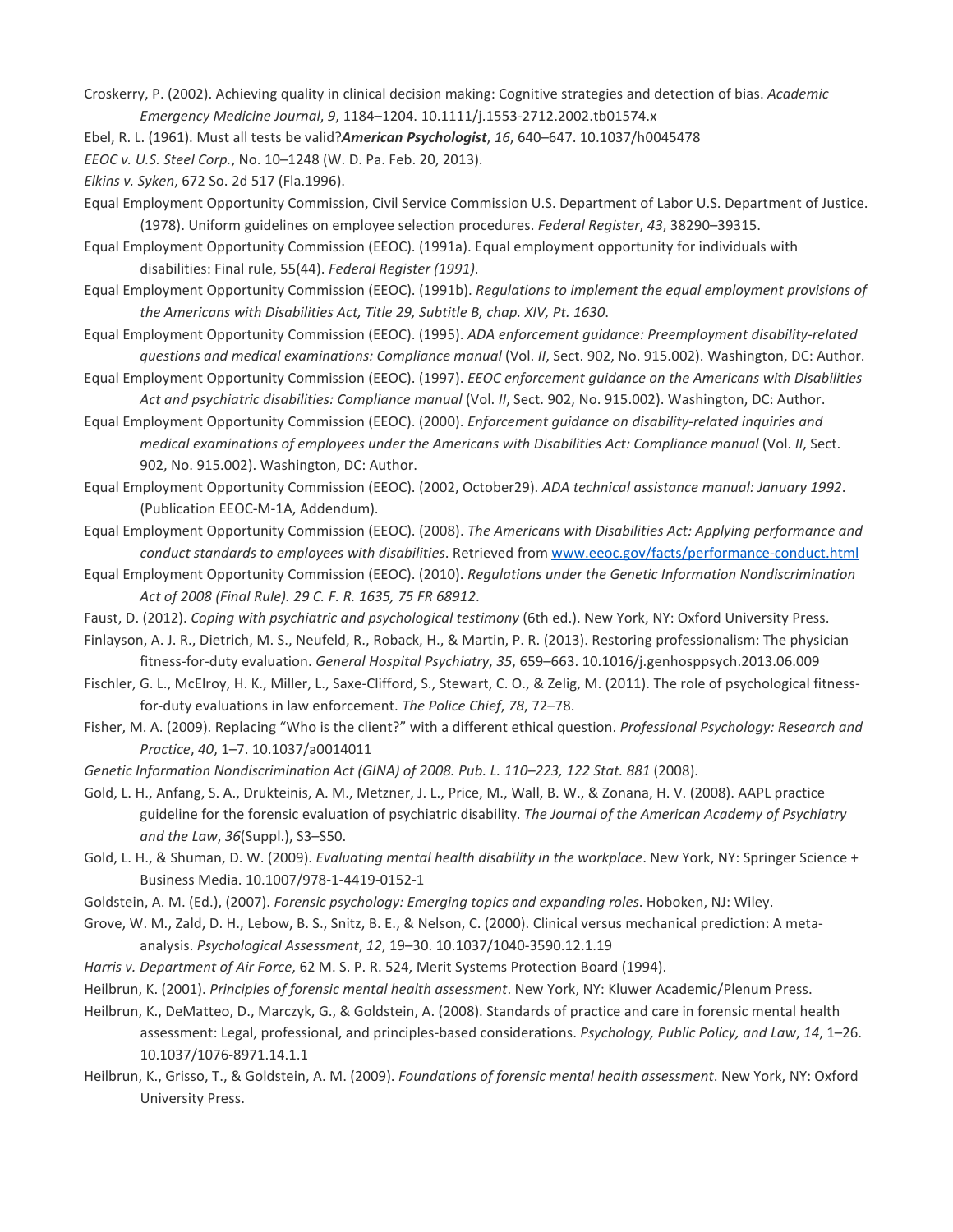International Association of Chiefs of Police (IACP), Police Psychological Services Section. (2013). *Guidelines for psychological fitness-for-duty evaluations*. Arlington, VA: Author.

International Association of Chiefs of Police (IACP), Police Psychological Services Section. (2014). *Guidelines for preemployment psychological evaluations*. Arlington, VA: Author.

Kennedy, C. H., & Kay, G. G. (Eds.). (2013). *Aeromedical psychology*. Farnham, UK: Ashgate.

Korinek, L. L., Thompson, L. L., McRae, C., & Korinek, E. (2009). Do physicians referred for competency evaluations have underlying cognitive problems?*Academic Medicine*, *84*, 1015–1021. 10.1097/ACM.0b013e3181ad00a2

*Leonel v. American Airlines, Inc.*, 400 F. 3d 702 (9th Cir.2005).

Martinez, M. (2014, Fall). Good habits start early: Identifying and managing potential bias in forensic evaluations as an early career forensic psychologist. *American Psychology Law Society (AP-LS) News*, 7–10.

McKee-Ryan, F., Song, Z., Wanberg, C. R., & Kinicki, A. J. (2005). Psychological and physical well-being during unemployment: A meta-analytic study. *Journal of Applied Psychology*, *90*, 53–76. 10.1037/0021-9010.90.1.53

- Meloy, J. R., & Hoffman, J. (Eds.). (2014). *International handbook of threat assessment*. New York, NY: Oxford University Press.
- Melton, G. B., Petrila, J., Poythress, N. G., Slobogin, C., Lyons, P., & Otto, R. K. (2007). *Psychological evaluations for the courts: A handbook for mental health professionals and lawyers* (3rd ed.). New York, NY: Guilford Press.

Meyer, D. J., & Price, M. (2012). Peer review committees and state licensing boards: Responding to allegations of physician misconduct. *Journal of the American Academy of Psychiatry and the Law*, *40*, 193–201.

*Monell v. Department of Social Services, 436 U.S. 658* (1978).

Muchinsky, P. M. (2012). *Psychology applied to work*. Summerfield, NC: Hypergraphic Press.

Neimeyer, G. J., Taylor, J. M., Rozensky, R., & Cox, D. (2014). The diminishing durability of knowledge in professional psychology: A second look at specializations. *Professional Psychology: Research and Practice*, *45*, 92–98. 10.1037/a0036176

- *NLRB v. Weingarten, Inc.*, 420 US 251 (1975).
- Occupational Safety and Health Act (OSHA) of 1970, 29 U.S.C. § 654, Pub. L. 91-596, 84 Stat. 1590, 91st Congress, S. *2193* (1970).

Otto, R. K., DeMier, R., & Boccaccini, M. (2014). *Forensic reports and testimony: A guide to effective communication for psychologists and psychiatrists*. Hoboken, NJ: Wiley.

*Pettus v. Cole*, 49 Cal. App. 4th 402, 57 Cal. Rptr. 2d 46 (1996).

Piechowski, L. D., & Drukteinis, A. M. (2011). Fitness for duty. In E. Y.Drogin, F. M.Dattilio, R. L.Sadoff, & T. G.Gutheil (Eds.), *Handbook of forensic assessment: Psychological and psychiatric perspectives* (pp. 571–591). New York, NY: Wiley.

- Pinals, D. A., & Price, M. (2013). Fitness-for-duty of law enforcement officers. L. H.Gold, & D. L.Vanderpool (Eds.), *Clinical guide to mental disability evaluations* (pp. 369–392). New York, NY: Springer Science + Business Media. 10.1007/978-1-4614-5447-214
- *Rehabilitation Act of 1973, Section 501, Pub. L. 93–112, 87 Stat. 355, 29 U.S.C.A. §701* (1973).
- Rogers, R. (Ed.) (2008). *Clinical assessment of malingering and deception* (3rd ed.). New York, NY: Guilford Press.
- Rogers, R., & Shuman, D. W. (2000). *Conducting insanity evaluations* (2nd ed.). New York, NY: Guilford Press.

Sackett, P. R., Borneman, M. J., & Connelly, B. S. (2008). High-stakes testing in higher education and employment: Appraising the evidence for validity and fairness. *American Psychologist*, *63*, 215–227. 10.1037/0003- 066X.63.4.215

*Sager v. County of Yuba*, 68 Cal. Rptr. 3d 1, 156 Cal. App. 4th 1049 (Cal. App.2007).

Schopp, R. F., & Wexler, D. B. (1989). Shooting yourself in the foot with due care: Psychotherapists and crystallized standards of tort liability. *Journal of Psychiatry & Law*, *17*, 183–184.

*Simmons v. Rehab Xcel, Inc.*, 731 So. 2d 529 (La. App.1999).

Sladeczek, I. E., Dumont, F., Martel, C. A., & Karagiannakis, A. (2006). Making sense of client data: Clinical experience and confirmation revisited. *American Journal of Psychotherapy*, *60*, 375–391.